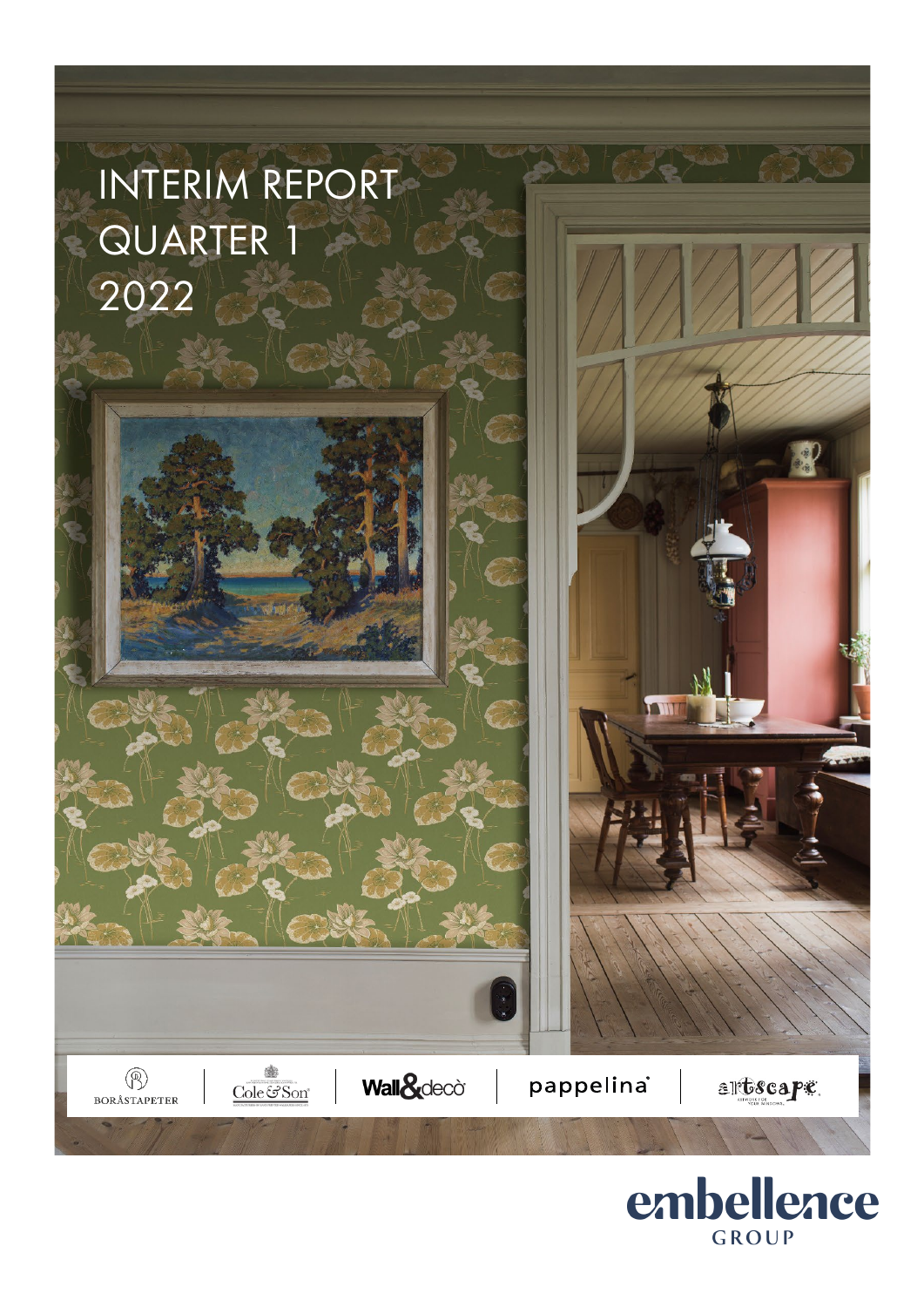## Continued profitable growth despite weak demand in the Nordics

## First quarter 2022

- Net sales amounted to MSEK 184.4 (177.5), up 3.9%.
- Negative organic currency adjusted growth of -6.3%
- Adjusted EBITA amounted to MSEK 32.8 (28.2), up 16.3%.
- EBITA amounted to MSEK 30.7 (23.0), up 33.5 per cent.
- Net profit for the period amounted to MSEK 24.8 (15.4), and earnings per share to SEK 1.15 (0.72).
- Operating cash flow amounted to MSEK 37.2 (12.9).

## Significant events during the quarter

- Acquisition of the US company Artscape Inc.
- Directed new share issue carried out under the mandate granted by the 2021 AGM. The shares issued were used as part of the purchase consideration for shares in Artscape Inc.

"Subdued demand in the Nordics offset by organic growth in other regions and the add-on acquisition of Artscape"

## Olle Svensk

CEO Embellence Group AB

|                                          |                          |              | R <sub>12</sub><br>April 2021-March | Full-year |
|------------------------------------------|--------------------------|--------------|-------------------------------------|-----------|
| <b>MSEK</b>                              | Jan-Mar 2022             | Jan-Mar 2021 | 2022                                | 2021      |
| Group                                    |                          |              |                                     |           |
| Net sales                                | 184.4                    | 177.5        | 653.8                               | 646.9     |
| EBITA                                    | 30.7                     | 23.0         | 96.1                                | 88.3      |
| Adjusted EBITA                           | 32.8                     | 28.2         | 104.5                               | 99.9      |
| Profit before tax                        | 32.1                     | 19.9         | 86.5                                | 74.3      |
| Net profit for the period                | 24.8                     | 15.4         | 68.7                                | 59.3      |
| Operating cash flow                      | 37.2                     | 12.9         | 86.3                                | 62.1      |
| EBITA margin, %                          | 16.7%                    | 12.9%        | 14.7%                               | 13.7%     |
| Adjusted EBITA margin, %                 | 17.8%                    | 15.9%        | 16.0%                               | 15.4%     |
| Net debt                                 | 257.0                    | 140.7        | 257.0                               | 125.0     |
| Net debt/EBITDA                          | $\overline{\phantom{a}}$ | ٠            | 2.2                                 | 1.2       |
| Net debt/EBITDA excl. IFRS16 effects     | ٠                        |              | 1.8                                 | 0.6       |
| Equity ratio, %                          | 42.3%                    | 38.7%        | 42.3%                               | 47.1%     |
| Earnings per share before dilution (SEK) | 1.15                     | 0.72         | 3.20                                | 2.77      |
| Earnings per share after dilution (SEK)  | 1.14                     | 0.71         | 3.16                                | 2.72      |
| No. of employees                         | 272                      | 213          | 272                                 | 236       |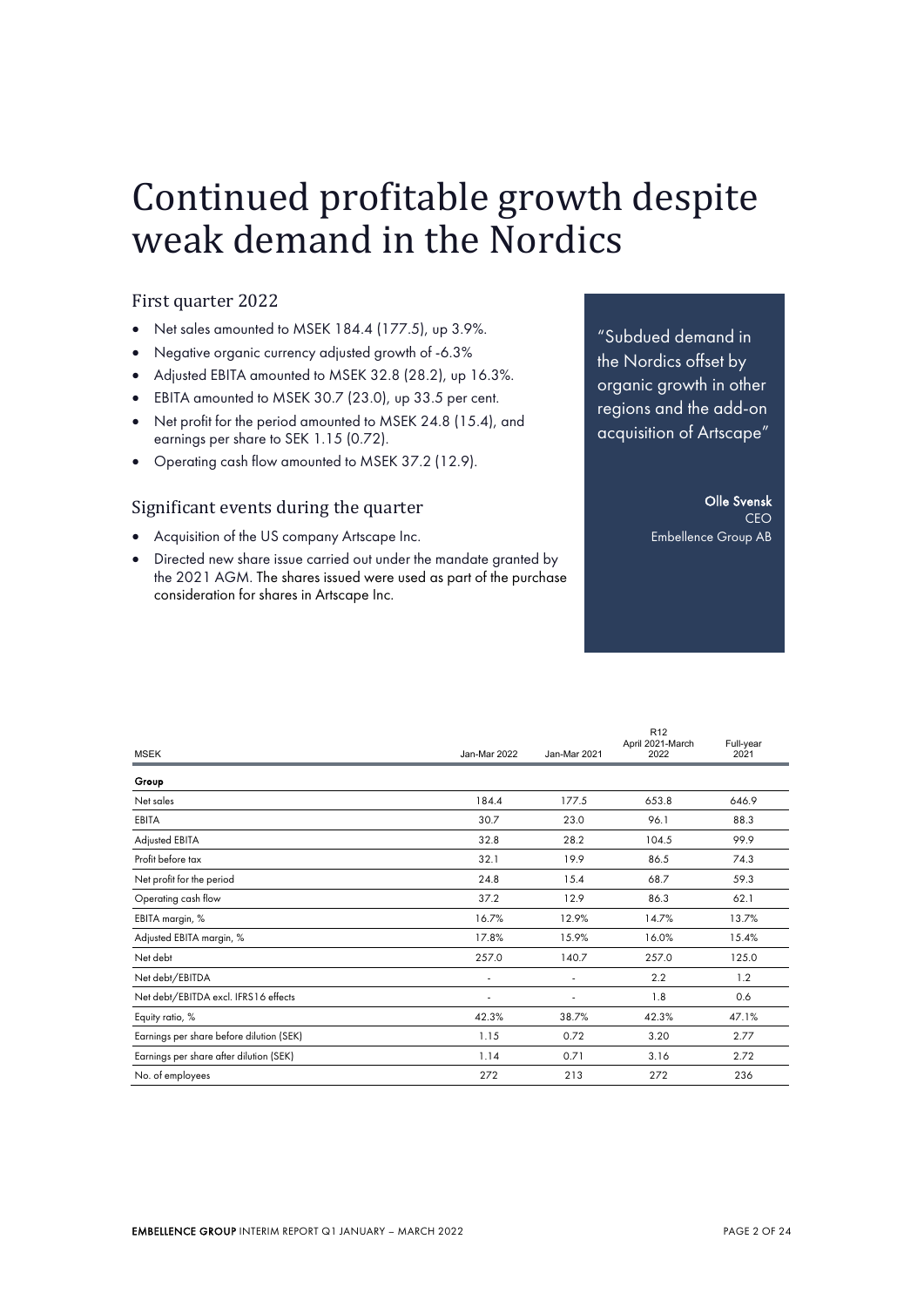## Preconditions continue to change, but the goal and strategy stand firm

The quarter was characterised by reduced demand in the Nordics, while Europe and Rest of World contributed with organic as well as acquired growth. Key events in the operations include the acquisition of the US company Artscape Inc. Through the acquisition, we have complemented and expanded our offering in an exciting new niche while strengthening our presence in North America.

Growth in Europe and Rest of World, primarily in the US, is primarily due to continued strong demand from the hospitality segment (hotels, restaurants and cafés). In the Nordics, we faced strong comparative figures from the year-earlier quarter. The decrease is not unexpected, since the region benefited from an increased focus on the home and reduced travel during the pandemic. Increased costs for items like energy and food likely also had a dampening effect during the quarter. There was a particularly large impact during March, which is normally a very strong month for interior decoration.

#### **Acquisition of Artscape**

In early March 2022, we acquired the US company Artscape Inc., which has a leading premium position in window films ("wallpaper for windows"). Through the acquisition, we have complemented and expanded our offering in an exciting new niche while strengthening our presence in North America. The motivating factors behind the acquisition include continued good growth potential for Artscape in the US, major potential for the prints-based window films category in Europe (where Artscape currently has a very small business), stable cash flows and the possibility of design synergies with Boråstapeter. The acquisition entails further diversification of Embellence Group's product offering.

Artscape has around 40 employees and annual sales of approximately MUSD 14.

#### **Strong brands**

Operations at the Embellence Group are based on a portfolio of strong brands, all with a premium or luxury position in their respective niches. Their common denominator is that consumers, architects and designers all consider these brands highly relevant. Investments are continuously made in the product portfolio, with a focus on premium design, high-quality products, on- and offline inspiration, and a high level of service. In times like these, with high price pressure, our brand focus is important since we will need to protect our margins through price increases.

## **Russia and Ukraine**

"It is difficult to make predictions, especially about the future." This well-known quote has never been more applicable than in current times. As the pandemic gradually released its grip, conditions changed again at the end of February after Russia invaded Ukraine. When the war broke out, Embellence Group had approximately 90% of its sales in the Nordics and Europe, and we can note that our stores in Russia and Ukraine – as well as in geographically neighbouring countries and the Nordic countries – were affected. There was reduced search volumes for interior decoration and lower activity in stores and studios in March.

Sales in Russia and Ukraine in 2021 totalled approximately MSEK 12. As of 24 February 2022, we have paused deliveries to both countries. Embellence does not have any producers or sub-suppliers in these countries, and at the moment we have not registered any disruptions in our supply chain beyond the inflation pressure that everyone is feeling.

#### **Roll-out of own e-commerce**

In March and April, our Pappelina, Cole & Son and Boråstapeter brands are opening up e-commerce in new geographic markets as a complement to our existing physical distribution. Today's interior decoration consumer expects to be able to purchase directly from the brand, even if the vast majority will continue to shop through a decorator or in store.

Last but not least, my sincere thanks to all of our employees for another strong quarter.

Olle Svensk CEO Embellence Group AB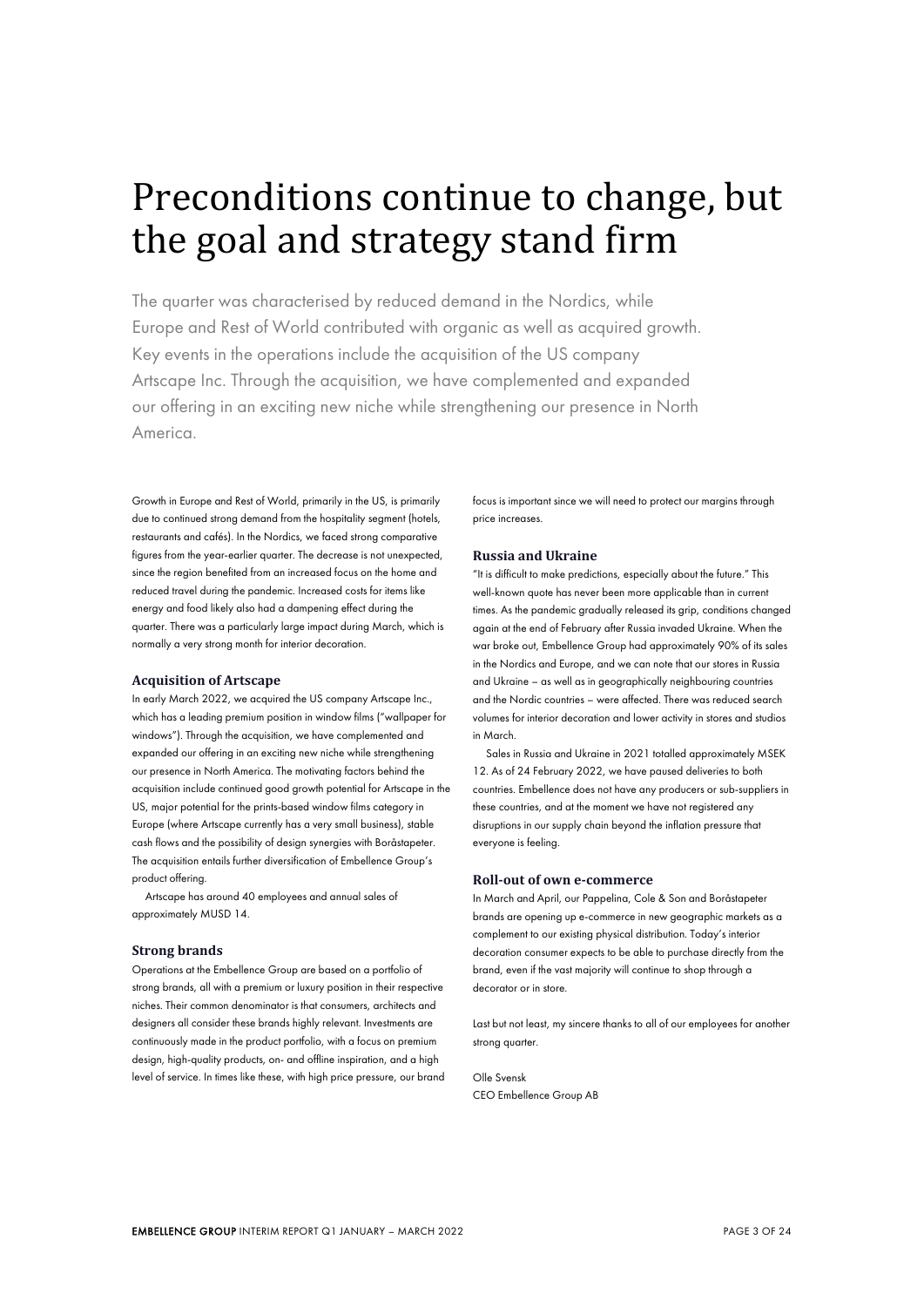## Our business model

We believe in building strong, well-defined premium brands with distinct positions that are recognised by consumers, designers and architects worldwide. Each with their own unique story and offering.

We aim to ensure that each brand is present where its core consumers expect it to be. We achieve this by applying selective distribution strategies per brand that are supplemented with own ecommerce sales.

#### Focus on Premium

We design, manufacture, market and sell wallpaper, textiles and rugs, especially focusing on the premium segment. Gross margins at Group level are at about 52–56%, while in the premium segment they are 60–70%.

Annual market growth in premium is deemed to be between 5 and 8%, and we intend to systematically increase our market shares through organic growth and a higher share of premium sales supplemented with add-on acquisitions.

### Decentralised organisation

We believe that a decentralised organisation combined with carefully considered synergies offers the best balance between entrepreneurship and speed, as well as cost benefits and capital expenditures.

## Net sales Q1 2022, MSEK 184.4 Adjusted EBITA margin  $17.8\%$ Share of Premium 57%

### Our financial goals

### Net sales growth

Embellence aims to reach net sales of SEK 1.2bn by 2025. This corresponds to more than double 2020 net sales. We expect to reach this by organic growth and add-on acquisitions.

## Operating margin

Long-term target is to achieve an EBITA margin of at least 15% over a business cycle.

### Indebtedness

The company's interest-bearing net debt should not exceed 2.5 times EBITDA, although a temporary increase may occur in connection with acquisitions.

#### Dividend policy

Embellence Group's goal is to pay dividends of 30 to 50% of the profit for the period. When deciding on dividends, the company's financial position, cash flow and future prospects must be taken into account.

## Our fantastic brand portfolio







pappelina®

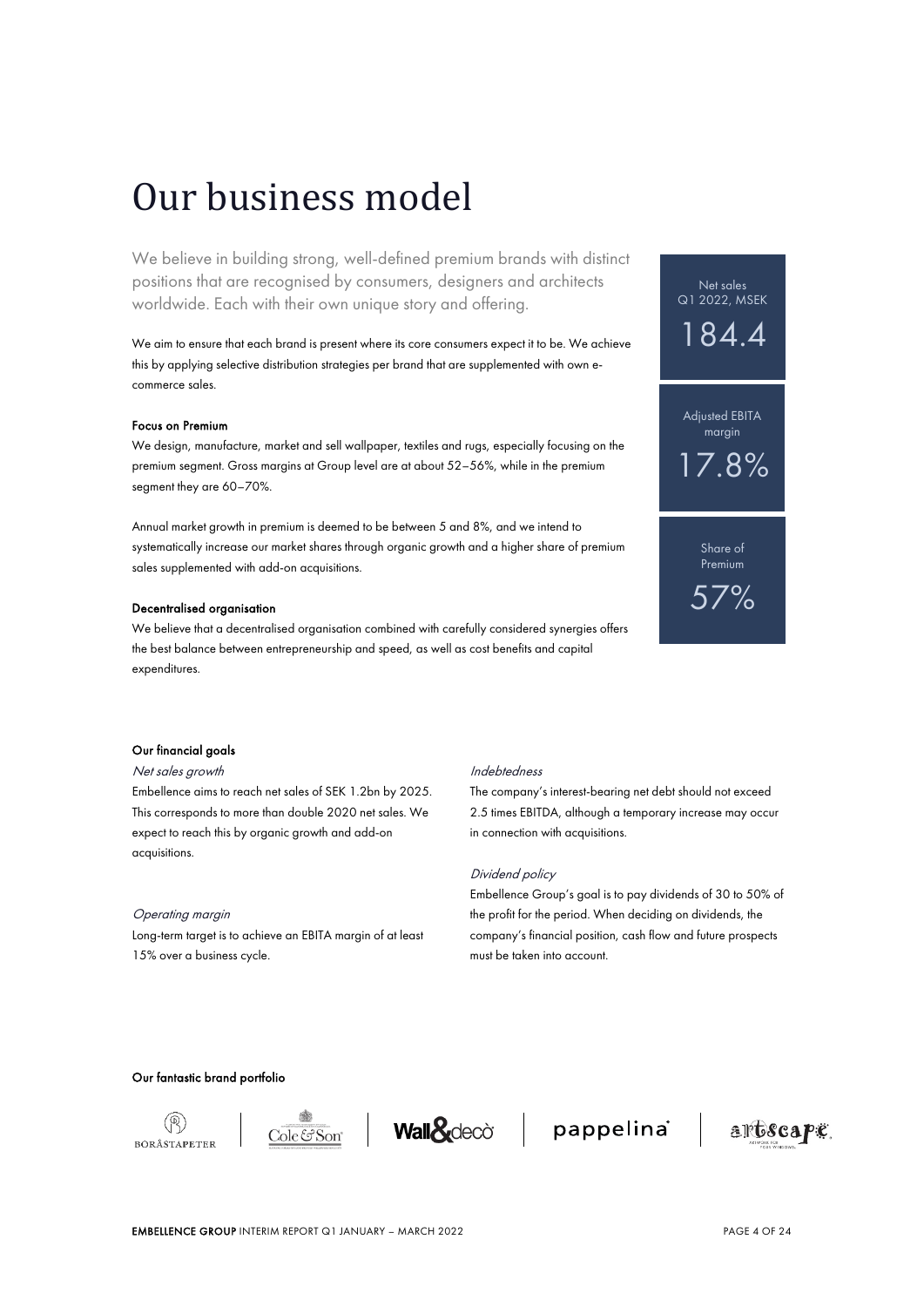## Group performance first quarter 2022

#### **Net sales and earnings**

Net sales amounted to MSEK 184.4 (177.5), up 3.9% compared with the year-earlier period. The increase is due in part the acquisition of Artscape, which was completed on 4 March and thus contributed sales for a total of 20 working days during the quarter.

Net sales decreased organically by -6.3% compared with the year-earlier period. The decrease is primarily due to strong year-on-year comparative figures stemming from robust sales in the Nordics.

Adjusted EBITA amounted to MSEK 32.8 (28.2). The increase is primarily due to the acquisition of Artscape Inc., as well as strong margins in Europe.

Net profit for the period amounted to MSEK 24.8 (15.4), resulting in earnings per share of SEK 1.15 (0.72).

| Net sales per segment<br><b>MSEK</b> | Jan-Mar<br>2022 | Jan-Mar<br>2021 | R <sub>12</sub><br>April 2021-<br>March 2022 | Full-year<br>2021 |
|--------------------------------------|-----------------|-----------------|----------------------------------------------|-------------------|
| Nordics                              | 88.4            | 98.3            | 318.4                                        | 328.3             |
| of which premium                     | 29%             | 28%             | 30%                                          | 29%               |
| Europe                               | 64.5            | 61.5            | 244.8                                        | 241.8             |
| of which premium                     | 80%             | 82%             | 79%                                          | 80%               |
| Rest of World                        | 31.5            | 17.7            | 90.6                                         | 76.8              |
| of which premium                     | 92%             | 89%             | 87%                                          | 85%               |
| Total                                | 184.4           | 177.5           | 653.8                                        | 646.9             |

| Adjusted EBITA per segment | Jan-Mar<br>2022 | Jan-Mar 2021   | R <sub>12</sub><br>April 2021- | Full-year<br>2021 |
|----------------------------|-----------------|----------------|--------------------------------|-------------------|
| <b>MSEK</b>                |                 |                | <b>March 2022</b>              |                   |
| <b>Nordics</b>             | 14.8            | 16.7           | 50.8                           | 52.8              |
| Europe                     | 13.5            | 9.4            | 41.8                           | 37.7              |
| Rest of World              | 4.5             | 2 <sub>1</sub> | 11.9                           | 9.4               |
| Total                      | 32.8            | 28.2           | 104.5                          | 99.9              |



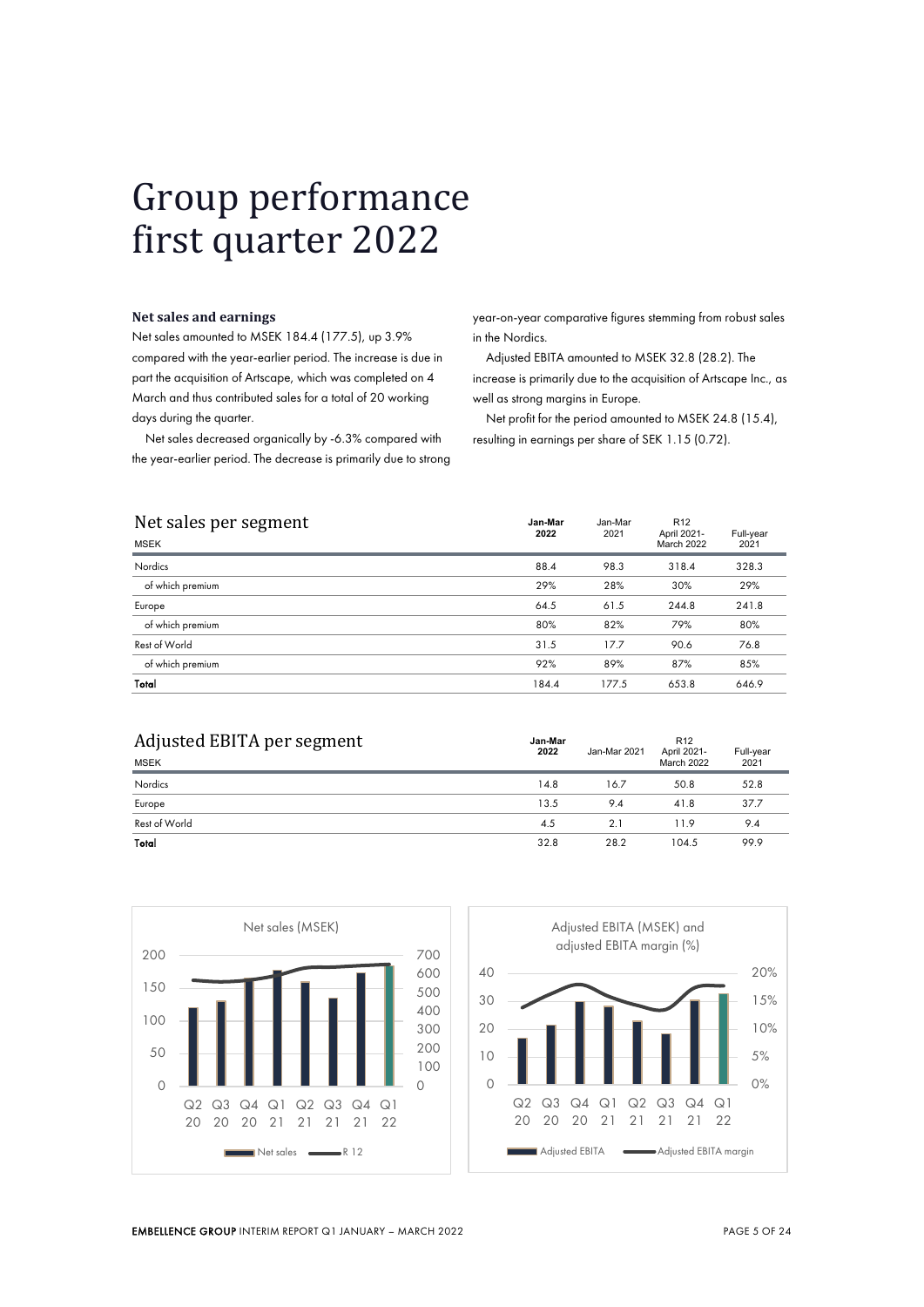## **Net financial items**

Net financial items for the quarter were MSEK +4.3 (-1.2), up on the year-earlier period, driven by exchange rate gains.

## **Cash flow**

Cash flow from operating activities for the quarter amounted to MSEK 37.2 (12.9). The increase is primarily due to positive changes in working capital, particularly changes in inventories.

Cash flow from investing activities for the quarter, including the acquisition of Artscape Inc., amounted to MSEK -145.3 (- 29.6).

Cash flow from financing activities for the quarter amounted to MSEK 89.4 (39.8). The increase is due to the new loans raised by the Group in connection with the acquisition of Artscape Inc.

Cash flow for the quarter amounted to -18.7 MSEK (23.1).

## **Investments and divestments**

The Group's investments in tangible and intangible assets amounted to MSEK -3.0 (3.4).

Artscape Inc. was also acquired during the quarter. The cash flow effect of the acquisition was MSEK 142.3. Read more in Note 2 on page 22.

### **Financial position**

The Group's total assets amounted to MSEK 816.0 (614.5) at the end of the quarter. The equity ratio amounted to 42.3% (38.7) and cash and cash equivalents at the end of the quarter to MSEK 39.8 (73.9). The Group's total net debt amounted to MSEK 257.0 (140.6) at the end of the quarter. The change in net debt is due primarily to loans raised in connection with the acquisition of Artscape Inc. The debt/equity ratio (net debt/EBITDA) amounted to 2.2 times (1.4) at the end of the quarter.

## Net sales trend

| MSFK           | Q <sub>1</sub> |
|----------------|----------------|
| Net sales 2021 | 177.5          |
| Acquisitions   | 13.0           |
| Organic growth | $-11.1$        |
| Currency       | 5.0            |
| Net sales 2022 | 184.4          |
|                |                |





| <b>MSEK</b>                         | Jan-Mar<br>2022 | Jan-Mar 2021 | R <sub>12</sub><br>April 2021-<br>March 2022 | Full-year<br>2021 |
|-------------------------------------|-----------------|--------------|----------------------------------------------|-------------------|
| Cash flow from operating activities | 37.2            | 12.9         | 86.4                                         | 62.1              |
| Cash flow from investing activities | $-145.3$        | $-29.6$      | $-168.9$                                     | $-53.2$           |
| Cash flow from financing activities | 89.4            | 39.8         | 47.3                                         | $-2.3$            |
| Cash flow for the period            | $-18.7$         | 23.1         | $-35.2$                                      | 6.6               |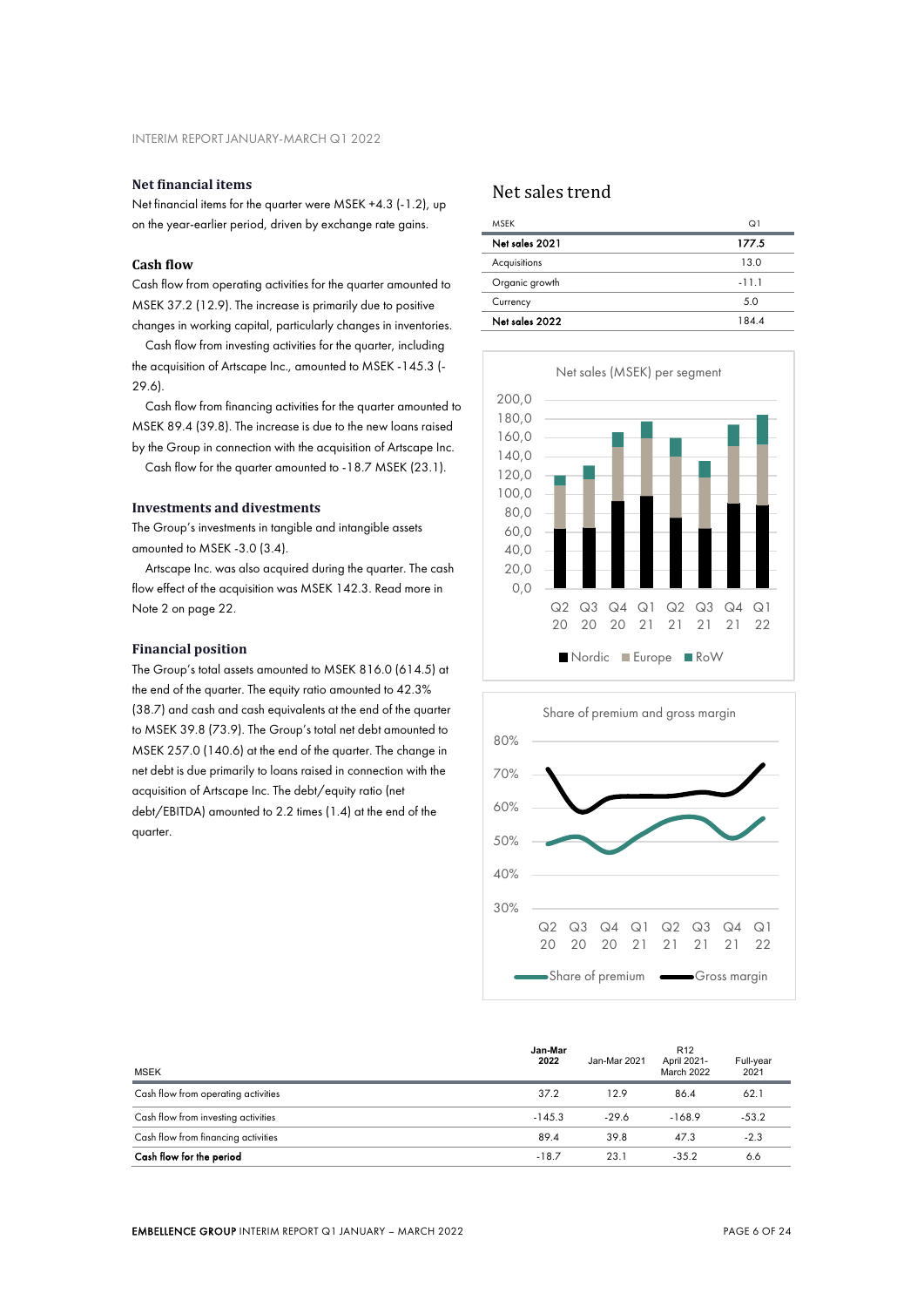## **NORDICS:** Profitability retained despite weaker demand

#### **Net sales and earnings**

Net sales in the Nordics amounted to MSEK 88.4 (98.3), down 10% compared with the year-earlier period. The largest contributing factor to the decrease was lower sales in Sweden, Norway and Finland. Adjusted EBITA amounted to MSEK 14.8 (16.7), a decrease that was primarily driven by lower sales volumes.

The share of premium for the quarter totalled 29%, compared with 28% in the yearearlier period.

% of total sales 48%

> Share of Premium 29%

## Performance measures

| <b>MSEK</b>           | Jan-Mar 2022 | Jan-Mar 2021 | R12 April 2021-<br>March 2022 | Full-year 2021 |
|-----------------------|--------------|--------------|-------------------------------|----------------|
| Nordics               |              |              |                               |                |
| Net sales             | 88.4         | 98.3         | 318.4                         | 328.3          |
| Adjusted EBITA        | 14.8         | 16.7         | 50.8                          | 52.8           |
| Adjusted EBITA margin | 17%          | 17%          | 16%                           | 16%            |
| Share of premium      | 29%          | 28%          | 30%                           | 29%            |



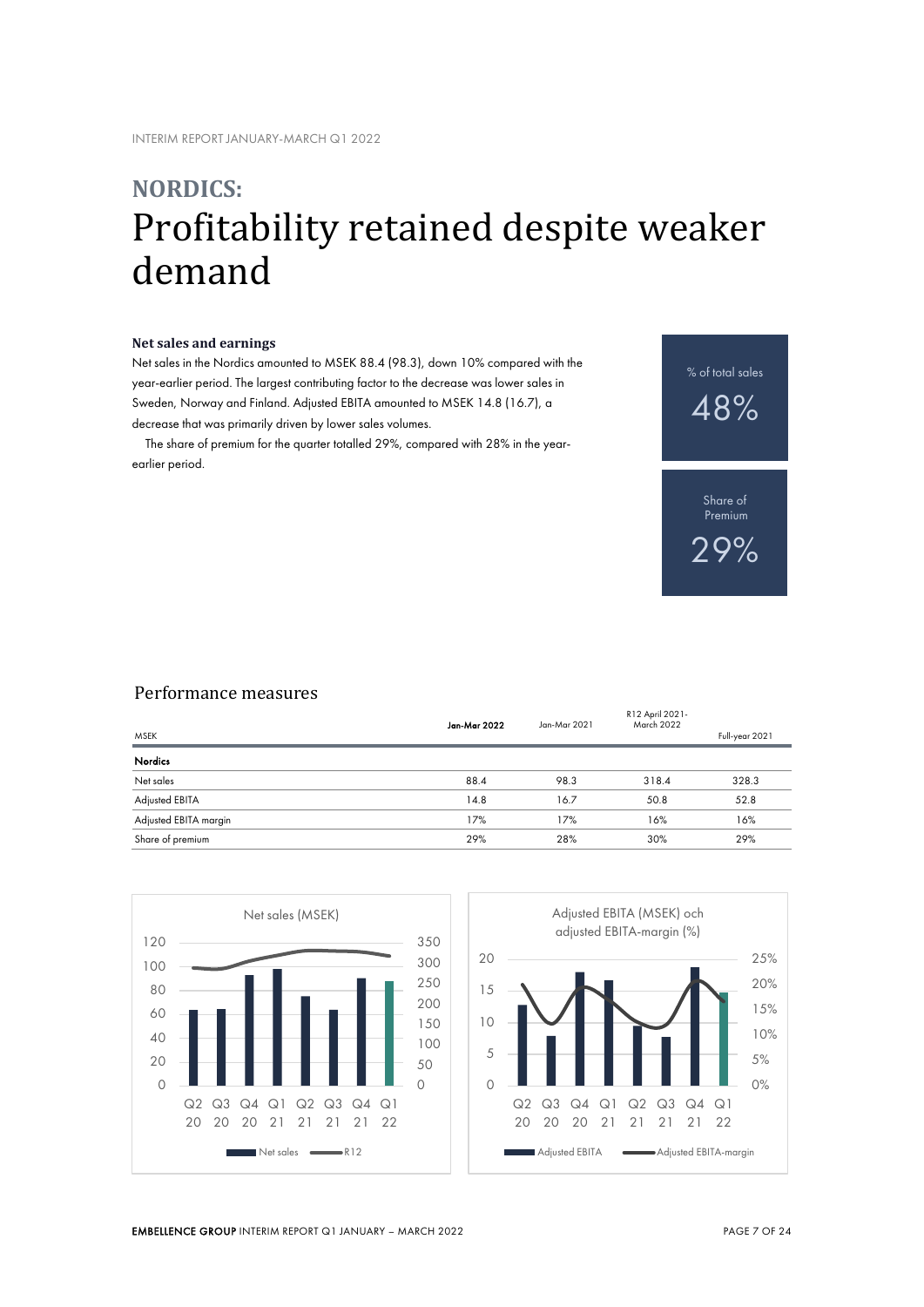## **EUROPE:** Large markets showing the way to profitable growth

## **Net sales and earnings**

Net sales in Europe amounted to MSEK 64.5 (61.5), up 4.9% compared with the year-earlier period. The increase in sales is due primarily to strong sales in Germany, the UK and Italy.

Adjusted EBITA amounted to MSEK 13.5 (9.4), an increase that was primarily driven by higher sales and an improved margin primarily in the UK and Italy.

The share of premium for the quarter totalled 80%, compared with 82% in the year-earlier period.

% of total sales 35%

> Share of **Premium** 80%

## Performance measures

| <b>MSEK</b>           | Jan-Mar 2022 | Jan-Mar 2021 | R12 April 2021-<br><b>March 2022</b> | Full-year 2021 |
|-----------------------|--------------|--------------|--------------------------------------|----------------|
| <b>EUROPE:</b>        |              |              |                                      |                |
| Net sales             | 64.5         | 61.5         | 244.8                                | 241.8          |
| Adjusted EBITA        | 13.5         | 9.4          | 41.8                                 | 37.7           |
| Adjusted EBITA margin | 21%          | 15%          | 17%                                  | 16%            |
| Share of premium      | 80%          | 82%          | 79%                                  | 80%            |



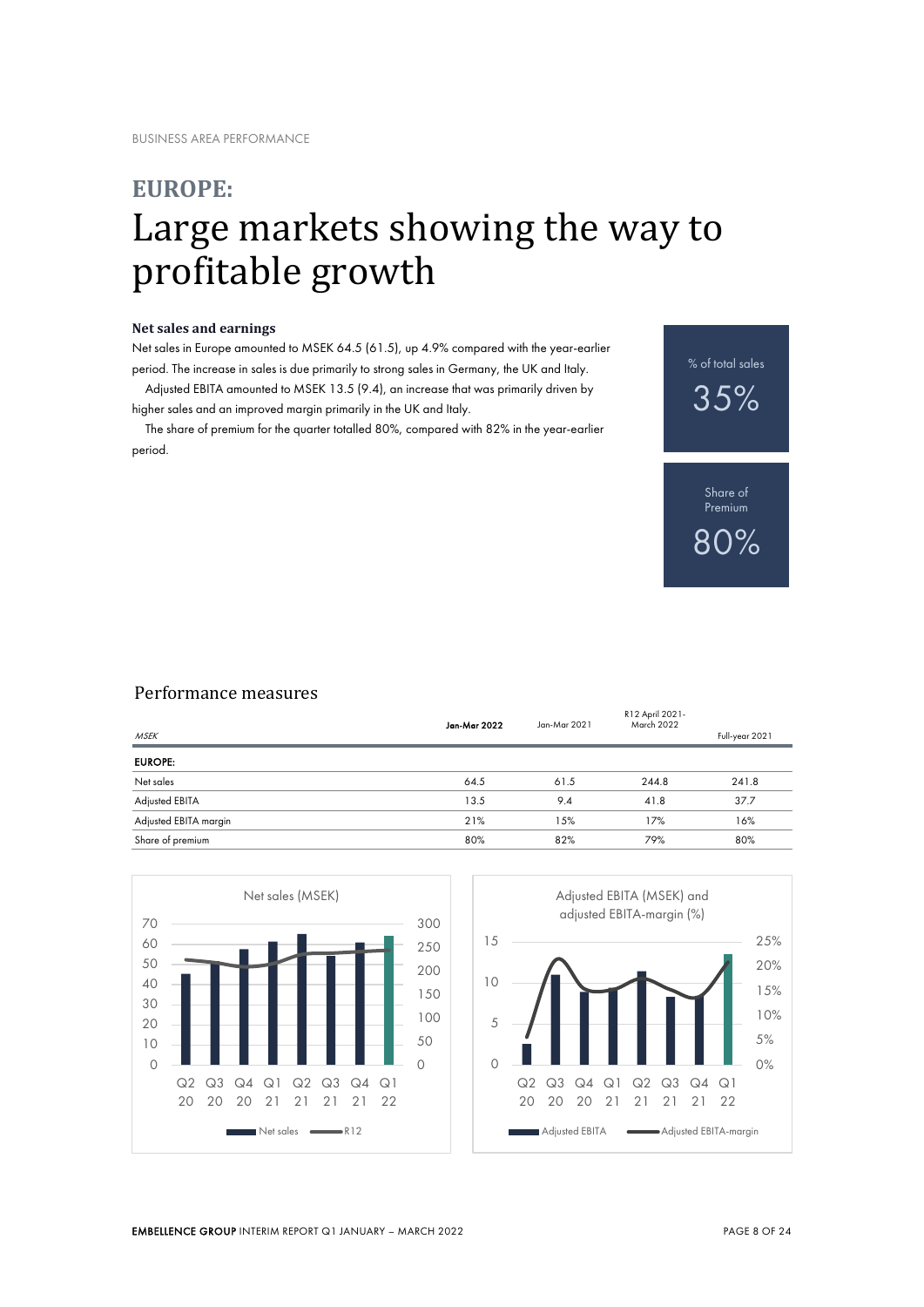## **REST OF WORLD:** Strong growth due to acquisition

### **Net sales and earnings**

Net sales in the Rest of World amounted to MSEK 31.5 (17.7), up 78% compared with the year-earlier period. The single largest contributing factor to the increase was the acquisition of Artscape, which was acquired on 4 March and thus contributed sales for a total of 20 working days during the quarter. Other factors include strong organic growth due to healthy demand in the US.

Adjusted EBITA amounted to MSEK 4.6 (2.1), an increase that was primarily driven by the add-on acquisition of Artscape, Inc.

The share of premium for the first quarter was 92% (89). The increase in premium sales was driven primarily by the add-on acquisition.



## Performance measures

| Jan-Mar 2022 | Jan-Mar 2021 | R12 April 2021-<br>March 2022 | Full-year 2021 |
|--------------|--------------|-------------------------------|----------------|
|              |              |                               |                |
| 31.5         | 17.7         | 90.6                          | 76.8           |
| 4.6          | 2.1          | 11.9                          | 9.4            |
| 14%          | 12%          | 13%                           | 12%            |
| 92%          | 89%          | 87%                           | 85%            |
|              |              |                               |                |



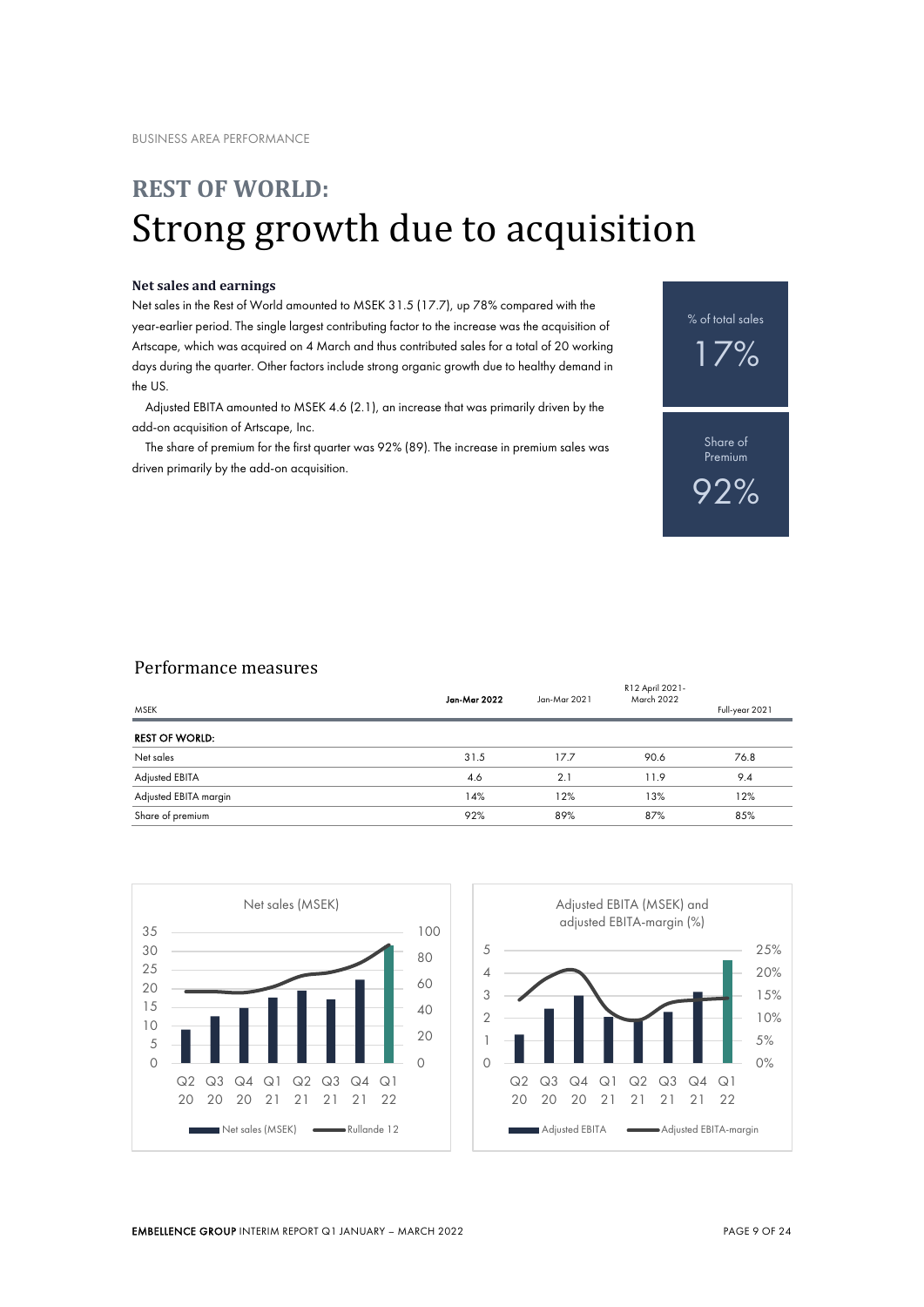# Other Group

#### **Organisation**

The number of FTEs on 31 March 2022 was 272 (213), of whom 151 (107) were women and 121 men (106).

### Related-party transactions

No related-party transactions took place.

#### Risks and uncertainties

Embellence Group works continuously to identify and manage the risks associated with the Group's operations. The company has a well-functioning risk-management process in place whereby risks are consolidated, reported and monitored by Group management. For a complete description of the risks impacting the company, refer to the 2021 Annual Report.

### Seasonal variations

Some seasonal variations arise, with the first and fourth quarters normally tending to be slightly stronger. However, it remains to be seen if this pattern will continue during a year increasingly impacted by the pandemic.

### Accounting policies

This interim report has been prepared in accordance with IAS 34 Interim Financial Reporting. For the Parent Company, recommendation RFR 2 Financial Reporting for Legal Entities of the Swedish Financial Reporting Board was applied to the preparation of this interim report.

Accounting policies and the basis of calculations are the same as the policies applied in the company's most recent annual report. The carrying amount is a good approximation of fair value for financial assets and liabilities.

#### Significant events during the quarter

- Acquisition of the US company Artscape Inc.
- Directed new share issue carried out under the mandate granted by the 2021 AGM.

### Significant events after the end of the quarter

There were no significant events after the end of the quarter.

## Audit

This report has not been audited.

## Parent Company

### **First quarter of 2022**

 $\overline{a}$ 

The Parent Company's net sales amounted to MSEK 3.0 (2.9). Net profit for the period amounted to 1.7 MSEK (-7.1). The change was due to non-recurring costs related to the listing of Embellence Group in 2021.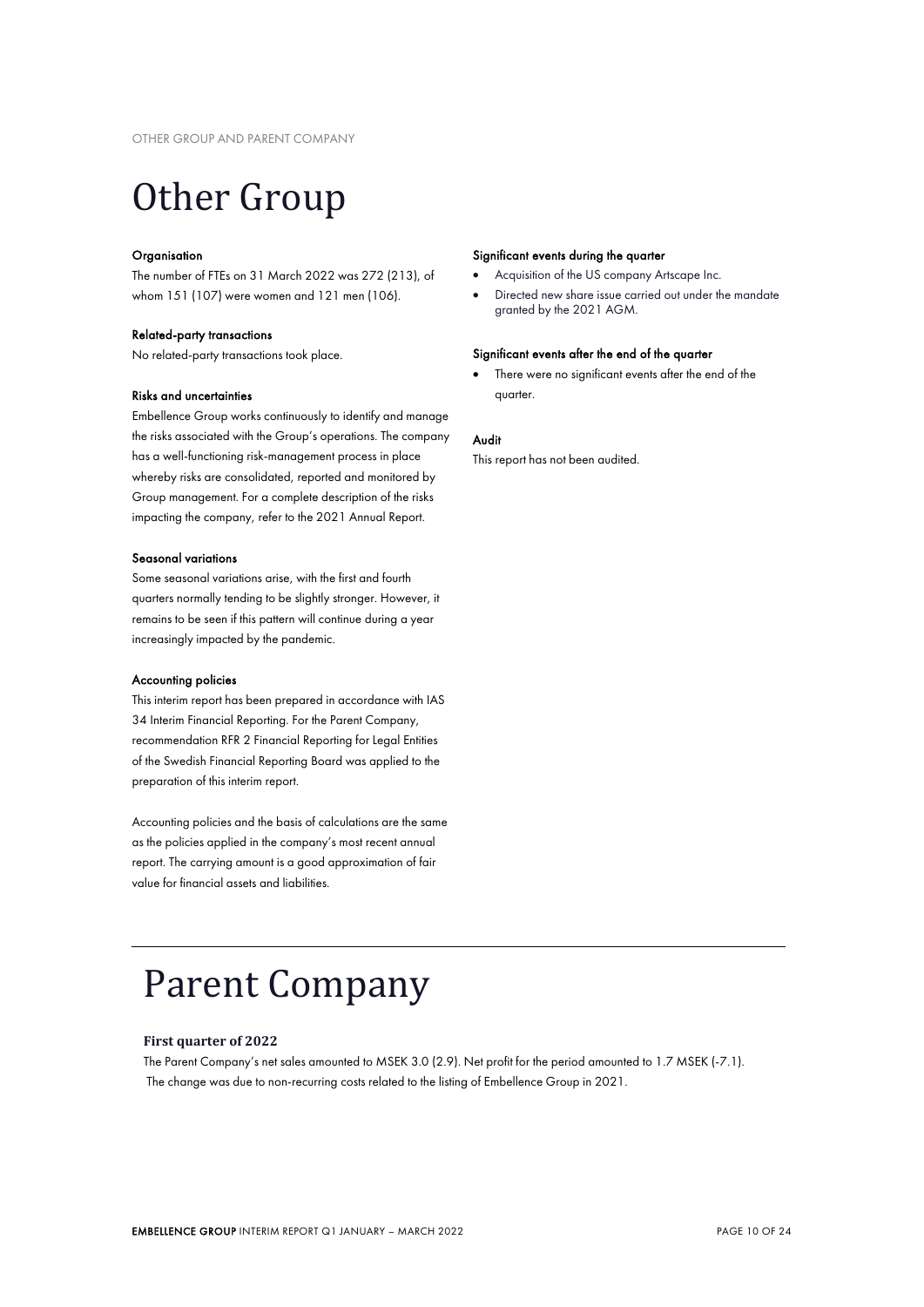## Shares and owners

Embellence Group's share capital amounted to MSEK 56.5, distributed among 22,583,877 shares, each with a quota value of SEK 2.5. All shares carry the same voting rights and equal rights to dividends. The largest owner on the same date was Nordnet Pensionsförsäkring AB, which holds 13.4% of the number of shares and votes in Embellence Group.

## The largest owners on 31 March 2022

|                                        | No. of shares | Share of capital and votes, % |
|----------------------------------------|---------------|-------------------------------|
| Nordnet Pensionsförsäkring AB          | 3,028,051     | 13.4%                         |
| Litorina Coinvest 1 AB                 | 2,911,050     | 12.9%                         |
| <b>JCE Asset Management</b>            | 2,490,839     | 11.1%                         |
| Acervo AB                              | 1,530,000     | 6.8%                          |
| <b>U.S. BANK NATIONAL ASSOCIATION</b>  | 1,136,495     | 5.0%                          |
| <b>T-KONSORTIET AB</b>                 | 792,216       | 3.5%                          |
| Försäkringsaktiebolaget Avanza Pension | 735,523       | 3.3%                          |
| FE Småbolags Sverige                   | 713,247       | 3.2%                          |
| NQ Förvaltnings AB                     | 591,377       | 2.6%                          |
| Jerker Aderberg Holding Ab             | 572,647       | 2.5%                          |
| Total, ten largest owners              | 14,501,445    | 64.3%                         |
| Other shareholders                     | 8,082,432     | 35.7%                         |
| Total                                  | 22,583,877    | 100.0%                        |

### Incentive programme

Embellence Group has an incentive programme in the form of a warrants programme for the Board of Directors and senior executives. Additional information about the programme can be found in Note 31 of the company's 2021 Annual Report.

## New share issue carried out

As part of the purchase price for the shares in Artscape Inc, during the quarter Embellence conducted a directed share issue of 1,183,877 shares, at a value of MSEK 38.5, corresponding to a subscription price of SEK 32.55 per share, to the sellers. The Board of Directors resolved on a new share issue against contribution in kind pursuant to the mandate granted by the Embellence Group's general meeting on 25 February 2021. The newly issued shares are subject to lock-up, which is gradually wound up over a two-year period.

#### Information about Nasdaq First North Premier Growth Market

Nasdaq First North Premier Growth Market ("First North") is an alternative marketplace operated by Nasdaq Stockholm. It does not have the same legal status as a regulated market. Companies on Nasdaq First are governed by First North's Premier Growth Market's Rulebook and not by the legal requirements placed on trading on a regulated market. An investment in a company traded on First North is riskier than a corresponding investment in a company in a regulated market. Companies must apply to the exchange and be approved before trading on First North can commence. A certified advisor guides the company through the listing process and oversees the company's continuous compliance with First North's standards.

FNCA Sweden AB is Embellence Group's certified advisor that can be contacted on: info@fnca.se or +46 8 52 80 03 99.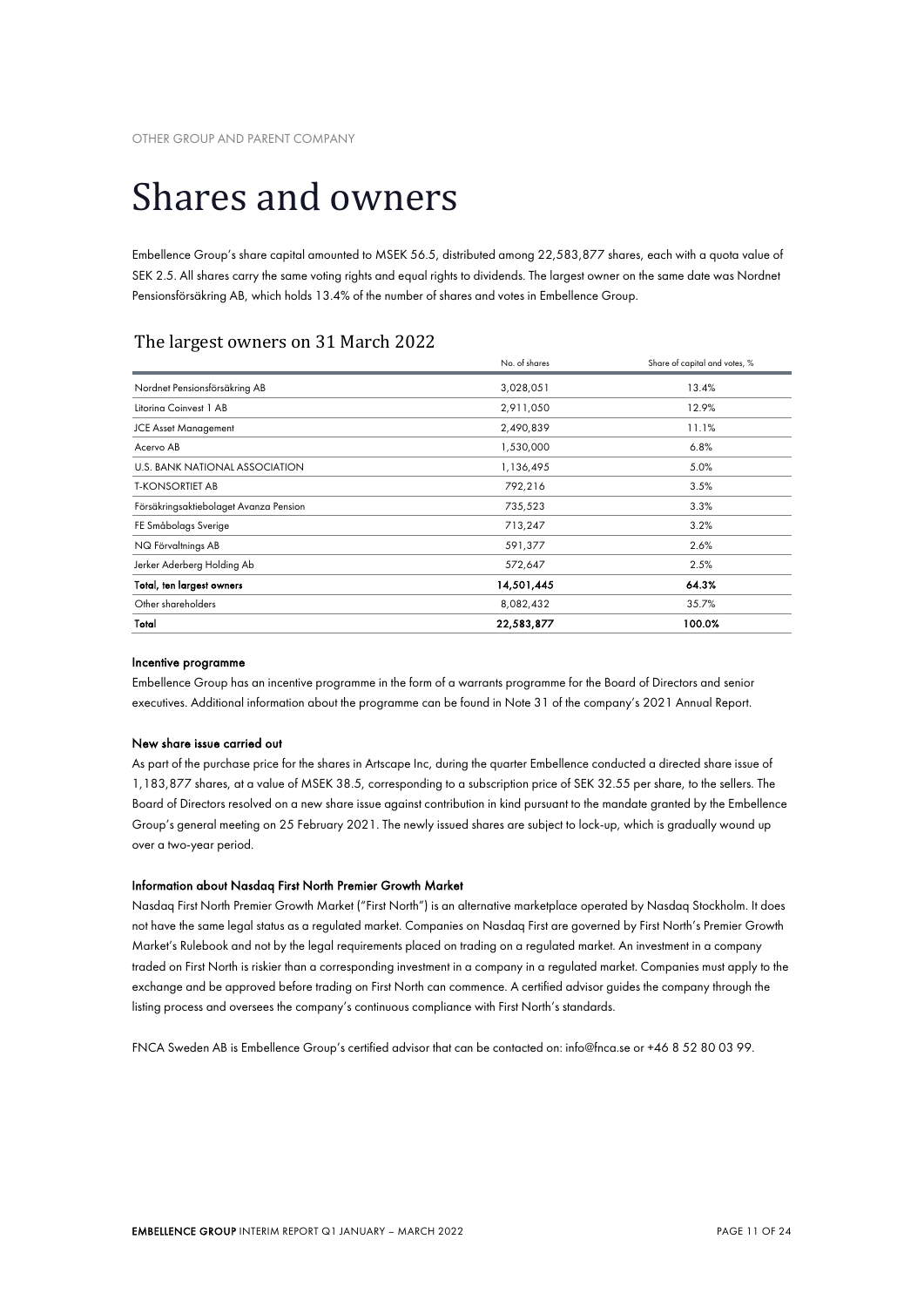SIGNATURES

## Signatures and assurance

The undersigned assure that the interim report provides a fair review of the Parent Company and the Group's operations, financial position and earnings and describes the material risks and uncertainties faced by the Parent Company and the companies included in the Group.

## **Borås, 28 April 2022**

Morten Falkenberg Chairman

Olle Svensk CEO

Mattias Letmark

Henrik Nyqvist Paul Steene Christina Ståhl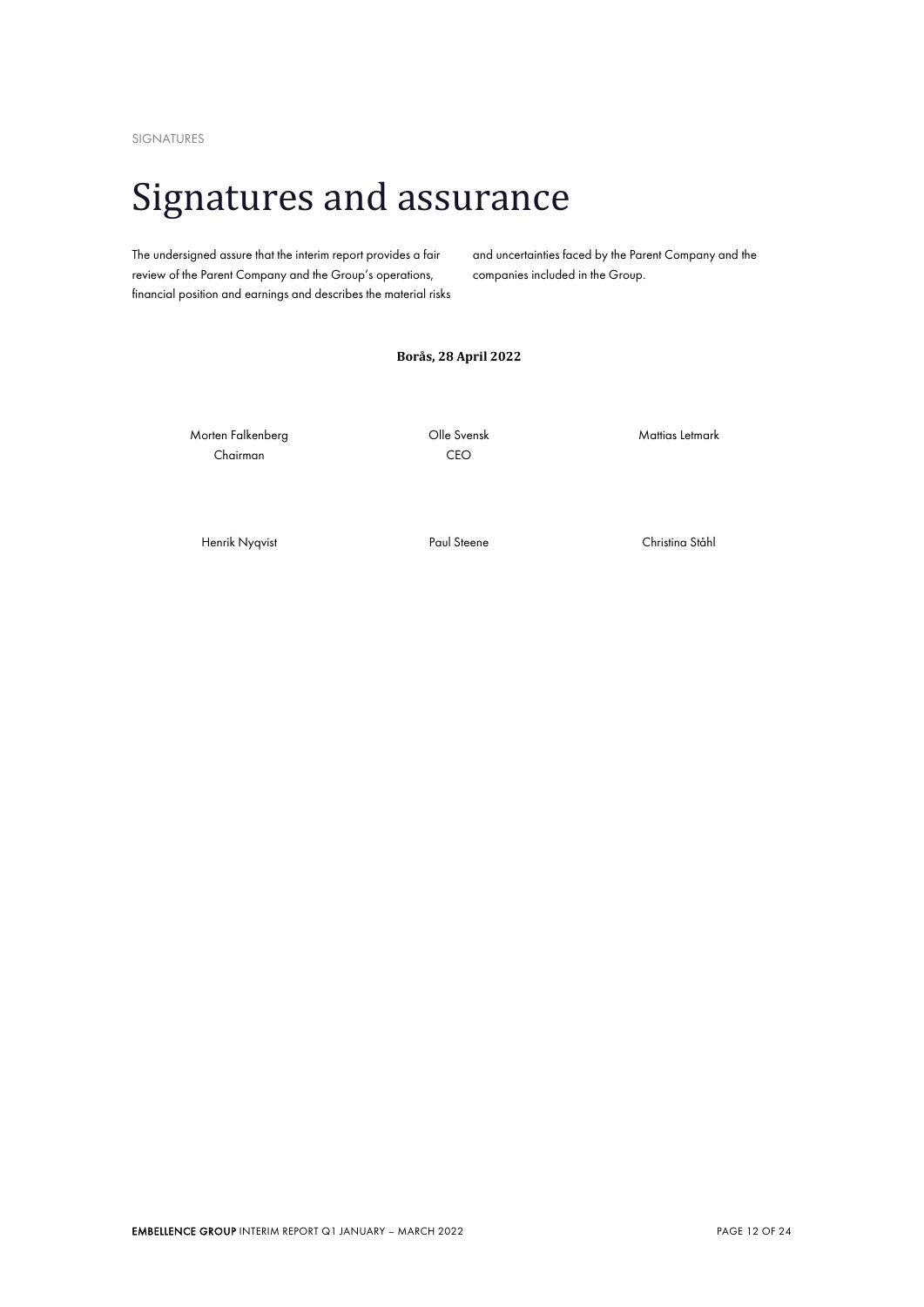# Condensed consolidated income statement

|                                                        | January-March |         | Full-year |  |
|--------------------------------------------------------|---------------|---------|-----------|--|
| <b>MSFK</b>                                            | 2022          | 2021    | 2021      |  |
| Net sales                                              | 184.4         | 177.5   | 646.9     |  |
| Cost of goods sold                                     | $-74.9$       | $-82.1$ | $-287.8$  |  |
| Gross profit                                           | 109.5         | 95.4    | 359.1     |  |
| Selling and administrative expenses                    | $-83.1$       | $-74.6$ | $-282.1$  |  |
| Other operating income                                 | 2.3           | 0.5     | 5.1       |  |
| Other operating expenses                               | $-0.9$        | $-0.2$  | $-1.8$    |  |
| Operating profit                                       | 27.8          | 21.1    | 80.3      |  |
| Financial income                                       | 7.0           | 1.1     | 2.1       |  |
| Financial expenses                                     | $-2.7$        | $-2.3$  | $-8.1$    |  |
| Profit before tax                                      | 32.1          | 19.9    | 74.3      |  |
| Tax                                                    | $-7.3$        | $-4.5$  | $-15.0$   |  |
| Net profit for the period                              | 24.8          | 15.4    | 59.3      |  |
| Earnings per share before dilution <sup>1)</sup> (SEK) | 1.15          | 0.72    | 2.77      |  |
| Earnings per share after dilution <sup>1)</sup> (SEK)  | 1.14          | 0.71    | 2.72      |  |
| Other comprehensive income                             |               |         |           |  |
| Actuarial gains and losses after tax                   | 0.0           | 0.0     | 0.2       |  |
| <b>Translation differences</b>                         | $-11.3$       | 10.9    | 12.7      |  |
| Total other comprehensive income                       | $-11.3$       | 10.9    | 12.9      |  |
| Comprehensive income for the period                    | 13.5          | 26.3    | 72.2      |  |

1) Refer to Note 1 on page 21.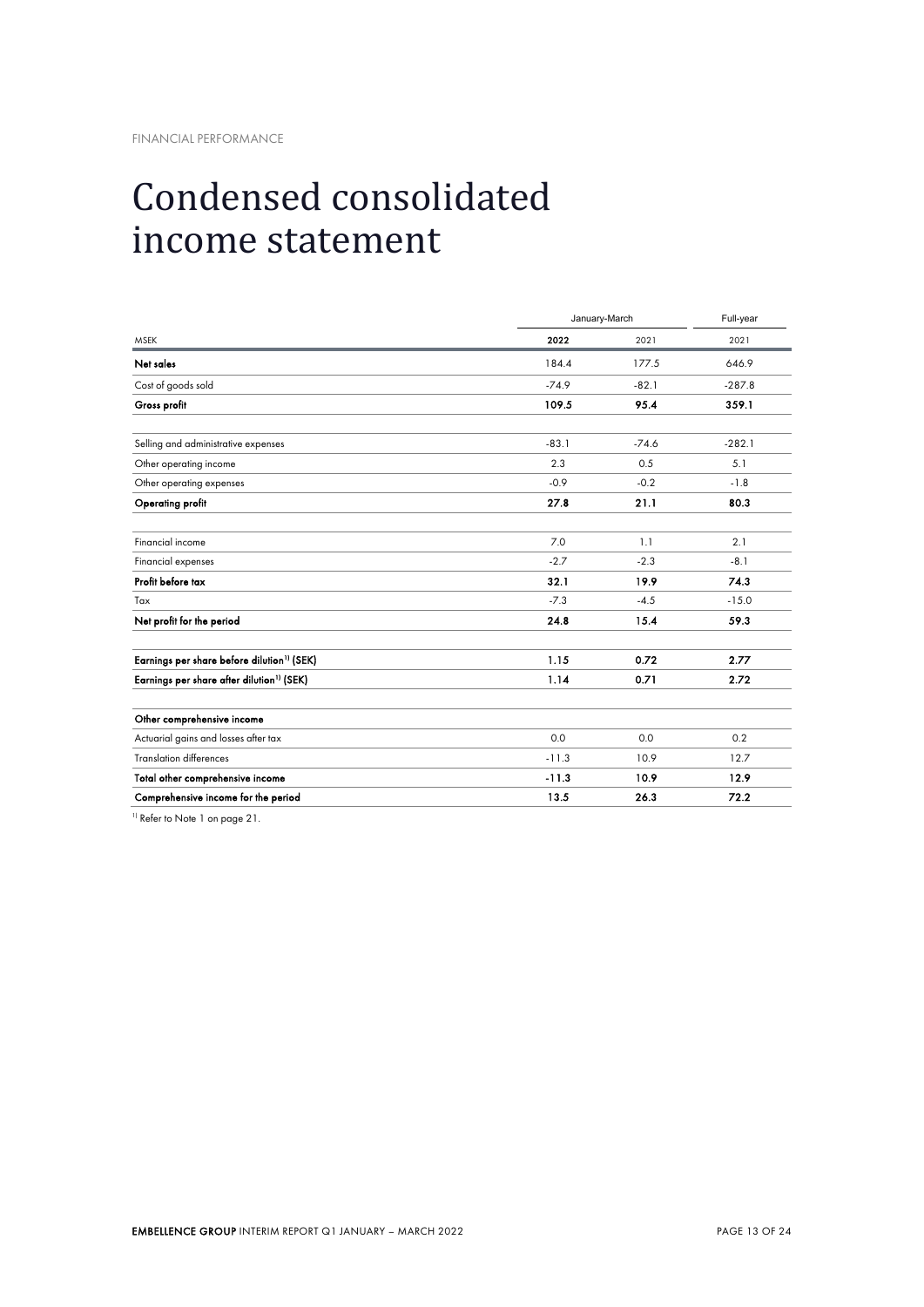# Condensed consolidated balance sheet

|                                     |       | 31 March |       |  |
|-------------------------------------|-------|----------|-------|--|
| <b>MSEK</b>                         | 2022  | 2021     | 2021  |  |
| <b>ASSETS</b>                       |       |          |       |  |
| Intangible non-current assets       | 363.3 | 207.2    | 208.8 |  |
| Tangible non-current assets         | 69.6  | 68.6     | 69.8  |  |
| Right-of-use assets                 | 69.7  | 46.9     | 67.2  |  |
| Deferred tax assets                 | 0.8   | 6.4      | 0.6   |  |
| Financial non-current assets        | 1.4   | 0.6      | 1.1   |  |
| <b>Total non-current assets</b>     | 504.8 | 329.7    | 347.5 |  |
| Inventories                         | 120.1 | 87.2     | 86.9  |  |
| Accounts receivable                 | 121.9 | 101.0    | 104.8 |  |
| Current tax assets                  | 5.1   | 0.9      | 4.8   |  |
| Other receivables                   | 5.3   | 6.6      | 6.3   |  |
| Prepaid expenses and accrued income | 19.0  | 15.2     | 15.2  |  |
| Cash and cash equivalents           | 39.8  | 73.9     | 58.0  |  |
| <b>Total current assets</b>         | 311.2 | 284.8    | 276.0 |  |
| <b>Total assets</b>                 | 816.0 | 614.5    | 623.5 |  |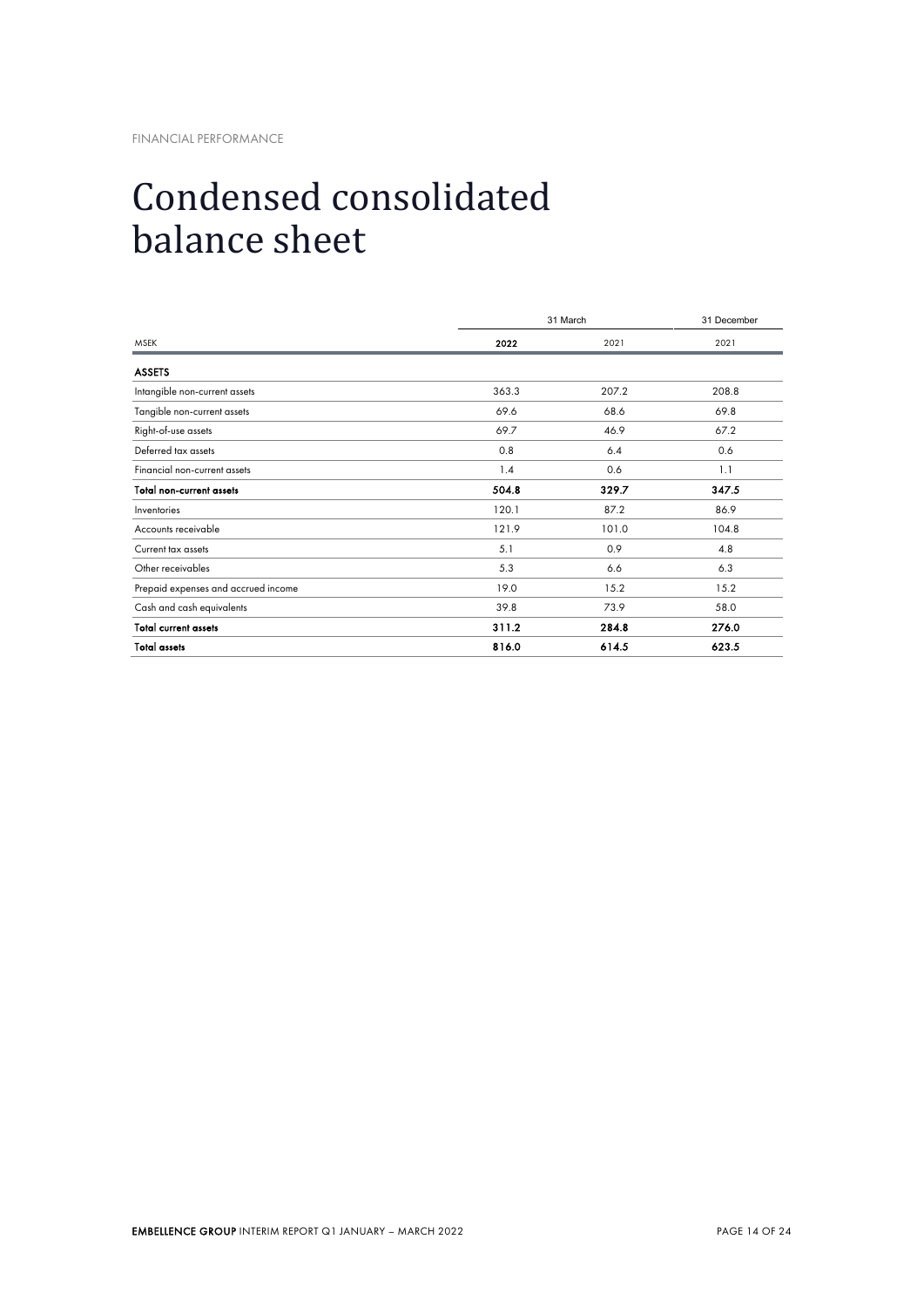# Condensed consolidated balance sheet (cont.)

|                                                      | 31 March |       | 31 December |  |
|------------------------------------------------------|----------|-------|-------------|--|
| <b>MSFK</b>                                          | 2022     | 2021  | 2021        |  |
| <b>EQUITY AND LIABILITIES</b>                        |          |       |             |  |
| Share capital                                        | 56.5     | 53.5  | 53.5        |  |
| Other contributed capital                            | 84.4     | 39.4  | 48.8        |  |
| Reserves                                             | $-9.3$   | 0.0   | 2.0         |  |
| Retained earnings, including net profit for the year | 213.8    | 145.2 | 189.1       |  |
| Equity attributable to Parent Company shareholders   | 345.4    | 238.1 | 293.4       |  |
| Provisions for pensions                              | 5.6      | 3.9   | 4.6         |  |
| Deferred tax liabilities                             | 14.1     | 13.4  | 14.4        |  |
| Liabilities from credit institutions                 | 80.4     | 0.0   | 0.0         |  |
| Lease liabilities                                    | 56.5     | 35.4  | 55.0        |  |
| Other non-current liabilities                        | 36.0     | 0.0   | 0.0         |  |
| <b>Total non-current liabilities</b>                 | 192.6    | 52.7  | 74.0        |  |
| Liabilities to credit institutions                   | 13.2     | 0.0   | 0.0         |  |
| <b>Bank overdraft facility</b>                       | 113.1    | 150.6 | 116.0       |  |
| Lease liabilities                                    | 13.8     | 10.8  | 12.0        |  |
| Accounts payable                                     | 54.1     | 55.2  | 47.9        |  |
| Other current liabilities                            | 31.3     | 55.2  | 29.9        |  |
| Accrued expenses and deferred income                 | 52.5     | 51.9  | 50.3        |  |
| <b>Total current liabilities</b>                     | 278.0    | 323.7 | 256.1       |  |
| <b>Total liabilities</b>                             | 470.6    | 376.4 | 330.1       |  |
| <b>Total equity and liabilities</b>                  | 816.0    | 614.5 | 623.5       |  |

# Indebtedness

|                                                    |         | 31 March |         |  |  |
|----------------------------------------------------|---------|----------|---------|--|--|
| <b>MSEK</b>                                        | 2022    | 2021     | 2021    |  |  |
| Lease liabilities                                  | 70.3    | 46.2     | 67.0    |  |  |
| Bank overdraft facility                            | 113.1   | 150.6    | 116.0   |  |  |
| Other interest-bearing receivables and liabilities | 113.4   | 17.7     | 0.0     |  |  |
| Gross debt                                         | 296.8   | 214.5    | 183.0   |  |  |
| Cash and cash equivalents                          | $-39.8$ | $-73.9$  | $-58.0$ |  |  |
| Net debt                                           | 257.0   | 140.6    | 125.0   |  |  |
| <b>EBITDA</b>                                      | 115.8   | 102.8    | 107.4   |  |  |
| Net debt / Recognised EBITDA                       | 2.2     | 1.4      | 1.2     |  |  |
| <b>Equity ratio</b>                                | 42.3%   | 38.7%    | 47.1%   |  |  |
| Quota value per share (SEK)                        | 2.5     | 2.5      | 2.5     |  |  |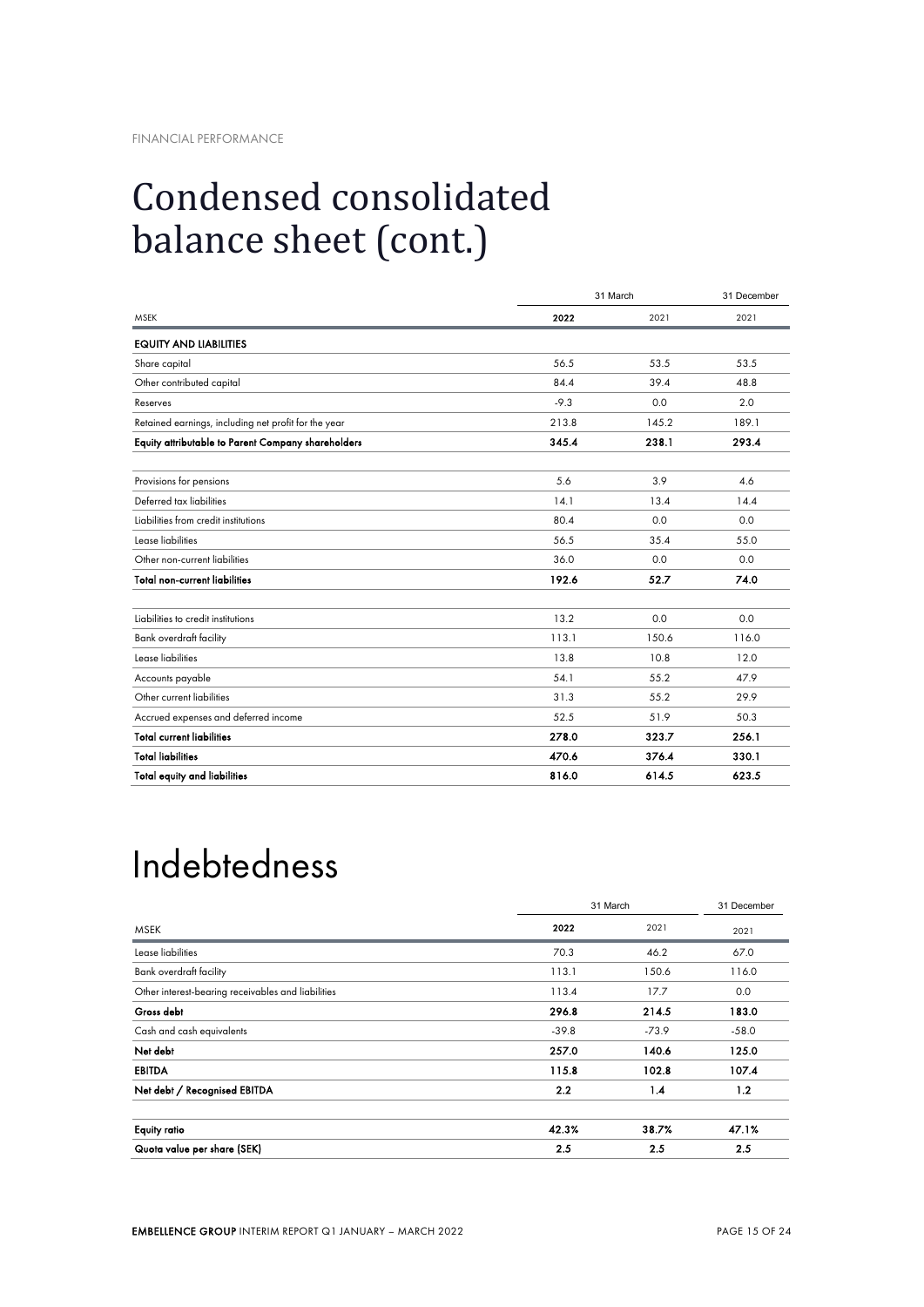## Condensed consolidated cash-flow statement

|                                                                       |          | January-March | Full-year |  |
|-----------------------------------------------------------------------|----------|---------------|-----------|--|
| <b>MSEK</b>                                                           | 2022     | 2021          | 2021      |  |
| <b>OPERATING ACTIVITIES</b>                                           |          |               |           |  |
| Operating profit                                                      | 27.8     | 21.1          | 80.3      |  |
| Adjustments for non-cash items                                        |          |               |           |  |
| Depreciation and amortisation                                         | 8.4      | 6.7           | 27.2      |  |
| Other                                                                 | $-6.6$   | 4.1           | 7.7       |  |
| Total                                                                 | 29.6     | 31.9          | 115.2     |  |
| Interest received                                                     | 0.3      | 0.2           | 1.0       |  |
| Interest paid                                                         | $-2.7$   | $-1.4$        | $-8.0$    |  |
| Tax paid                                                              | $-4.4$   | $-2.4$        | $-9.4$    |  |
| Cash flow from operating activities before changes in working capital | 22.8     | 28.3          | 98.8      |  |
|                                                                       |          |               |           |  |
| Cash flow from changes in working capital                             | 14.4     | $-15.4$       | $-36.7$   |  |
| Cash flow from operating activities                                   | 37.2     | 12.9          | 62.1      |  |
| <b>INVESTING ACTIVITIES</b>                                           |          |               |           |  |
| Acquisition of tangible and intangible assets                         | $-3.0$   | $-3.4$        | $-18.8$   |  |
| Acquisition of companies, less acquired cash and cash equivalents     | $-142.3$ | $-26.2$       | $-34.4$   |  |
| Cash flow from investing activities from discontinued operations      |          | 0.0           |           |  |
| Cash flow from investing activities                                   | $-145.3$ | $-29.6$       | $-53.2$   |  |
|                                                                       |          |               |           |  |
| <b>FINANCING ACTIVITIES</b>                                           |          |               |           |  |
| Change in bank overdraft facilities                                   | $-2.9$   | 42.8          | 8.1       |  |
| Repayment of lease liabilities                                        | $-2.2$   | $-3.0$        | $-10.4$   |  |
| Loans raised                                                          | 94.5     | ÷.            | ÷.        |  |
| Cash flow from financing activities                                   | 89.4     | 39.8          | $-2.3$    |  |
|                                                                       |          |               |           |  |
| Cash flow for the period                                              | $-18.7$  | 23.1          | 6.6       |  |
| Cash and cash equivalents at beginning of period                      | 58.0     | 49.0          | 49.0      |  |
| Exchange rate differences in cash and cash equivalents                | 0.5      | 1.8           | 2.4       |  |
| Cash and cash equivalents at end of period                            | 39.8     | 73.9          | 58.0      |  |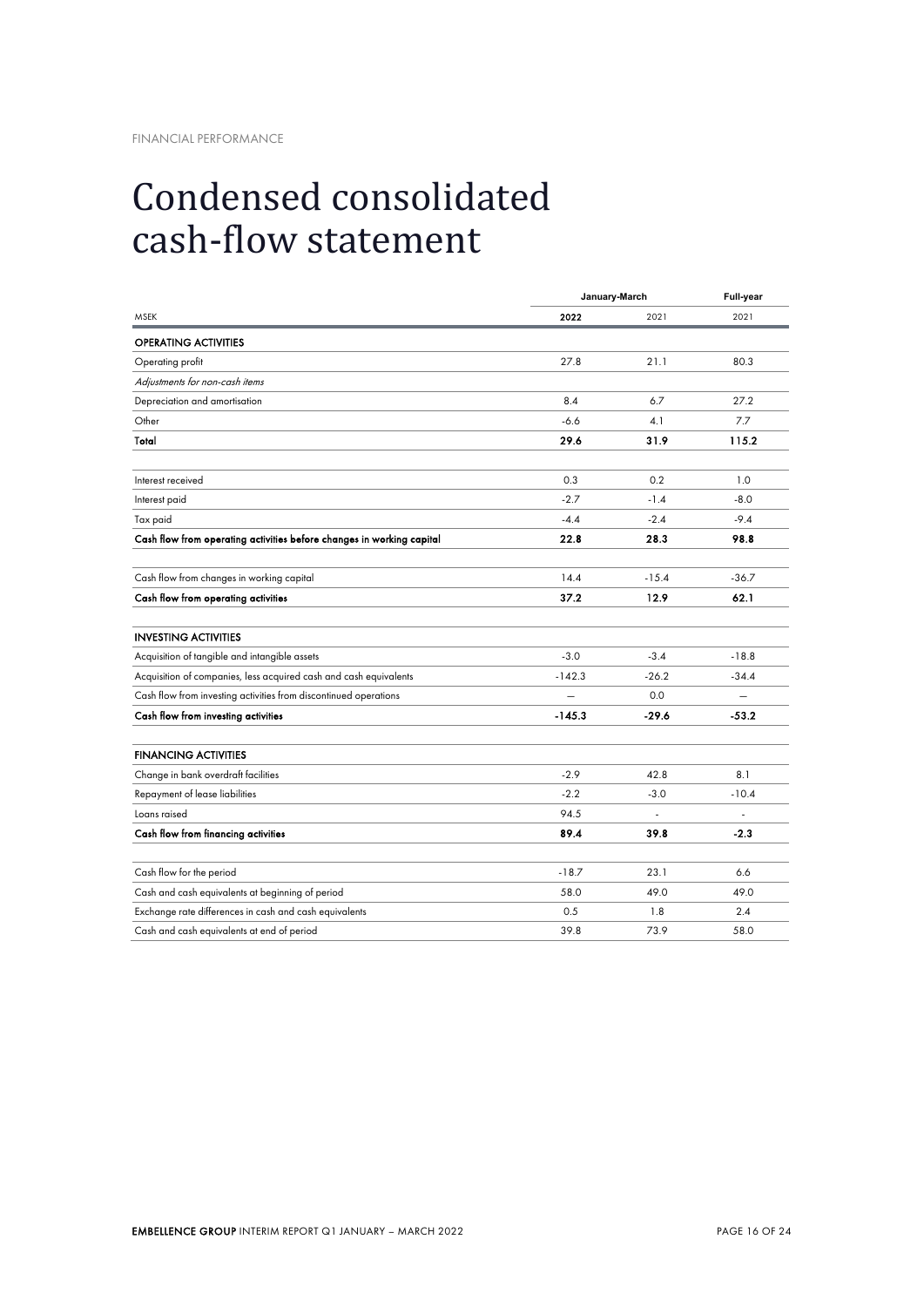# Consolidated statement of changes in equity

| 293.4   |
|---------|
|         |
| 24.8    |
| $-11.3$ |
| 38.5    |
| 345.4   |
|         |

| <b>MSEK</b>                        | 2021  |
|------------------------------------|-------|
| Opening balance 1 Jan 2021         | 211.8 |
| Net profit for the period          | 59.3  |
| Other comprehensive income         | 12.9  |
| Shareholder contributions received | 9.4   |
| Closing balance 31 Dec 2021        | 293.4 |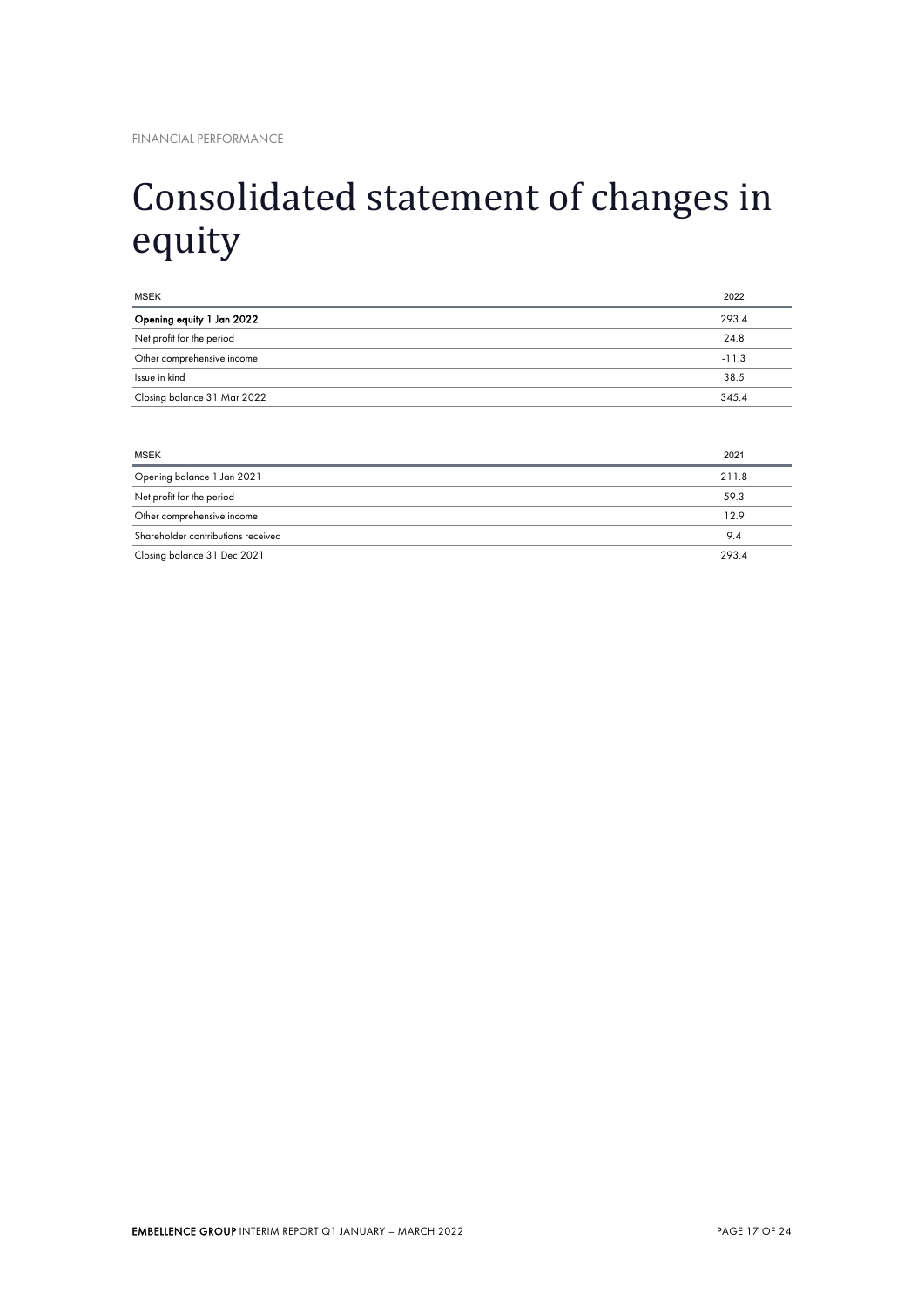## Condensed Parent Company income statement

|                                   |        | January-March |         |  |
|-----------------------------------|--------|---------------|---------|--|
| <b>MSEK</b>                       | 2022   | 2021          | 2021    |  |
| Net sales                         | 3.0    | 2.9           | 11.9    |  |
| Administrative expenses           | $-5.4$ | $-10.9$       | $-26.6$ |  |
| <b>Operating loss</b>             | $-2.4$ | $-8.0$        | $-14.7$ |  |
| Financial income                  | 6.6    | 0.1           | 28.0    |  |
| Financial expenses                | $-2.1$ | $-1.1$        | $-3.4$  |  |
| Profit/loss after financial items | 2.1    | $-9.0$        | 9.9     |  |
| Group contributions               | 0.0    | 0.0           | 48.2    |  |
| Other appropriations              | 0.0    | 0.0           | $-3.0$  |  |
| Profit before tax                 | 2.1    | $-9.0$        | 55.1    |  |
| Tax                               | $-0.4$ | 1.9           | $-6.0$  |  |
| Net profit/loss for the period    | 1.7    | $-7.1$        | 49.1    |  |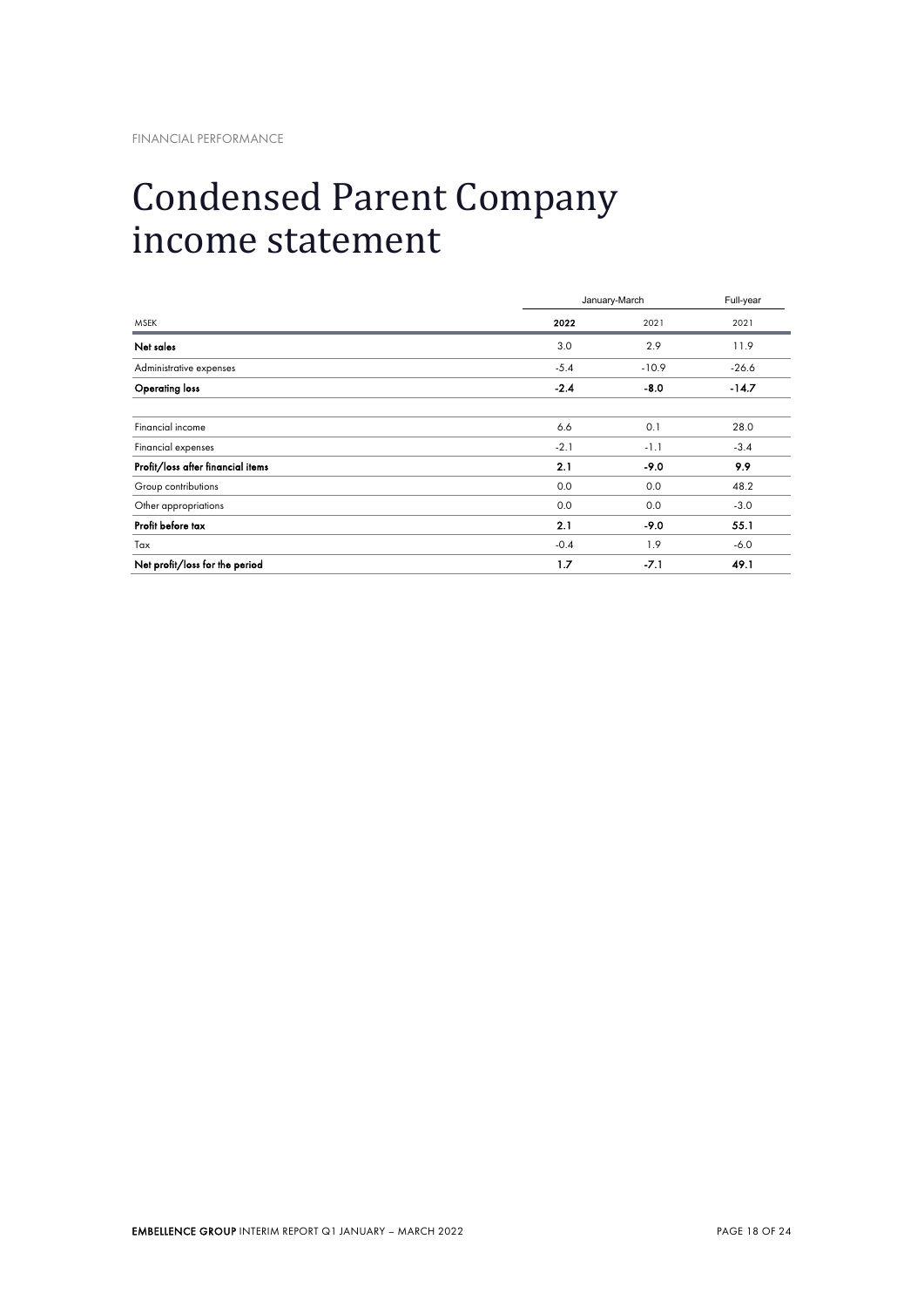## Condensed Parent Company balance sheet

|                                     | 31 March | 31 December |       |
|-------------------------------------|----------|-------------|-------|
| <b>MSEK</b>                         | 2022     | 2021        | 2021  |
| <b>ASSETS</b>                       |          |             |       |
| Intangible non-current assets       | 1.6      | 0.9         | 1.6   |
| Deferred tax assets                 | 0.2      | 6.2         | 0.2   |
| Financial non-current assets        | 634.6    | 409.1       | 409.5 |
| <b>Total non-current assets</b>     | 636.4    | 416.2       | 411.2 |
| Other receivables                   | 0.4      | 0.0         | 0.3   |
| Prepaid expenses and accrued income | 2.7      | 0.9         | 1.4   |
| Cash and cash equivalents           | 0.0      | 2.1         | 0.0   |
| <b>Total current assets</b>         | 3.1      | 3.0         | 1.7   |
| <b>Total assets</b>                 | 639.5    | 419.2       | 413.0 |

|                                                      |       | 31 March |       |
|------------------------------------------------------|-------|----------|-------|
| <b>MSEK</b>                                          | 2022  | 2021     | 2021  |
| <b>EQUITY AND LIABILITIES</b>                        |       |          |       |
| Share capital                                        | 56.5  | 53.5     | 53.5  |
| Statutory reserve                                    | 10.0  | 10.0     | 10.0  |
| Share premium reserve                                | 101.9 | 56.9     | 66.3  |
| Retained earnings, including net profit for the year | 49.1  | $-8.7$   | 47.5  |
| Equity attributable to Parent Company shareholders   | 217.5 | 111.7    | 177.3 |
| Untaxed reserves                                     | 3.0   | 0.0      | 3.0   |
| Provisions for pensions                              | 0.9   | 0.6      | 0.9   |
| Liabilities to credit institutions                   | 80.4  | 0.0      | 0.0   |
| Other non-current liabilities                        | 36.0  | 0.0      | 0.0   |
| <b>Total non-current liabilities</b>                 | 117.3 | 0.6      | 0.9   |
| Liabilities to credit institutions                   | 13.2  | 0.0      | 0.0   |
| Bank overdraft facility                              | 113.1 | 0.0      | 116.0 |
| Accounts payable                                     | 1.8   | 1.5      | 0.5   |
| Liabilities to Group companies                       | 158.1 | 277.7    | 105.5 |
| Other current liabilities                            | 9.6   | 18.7     | 2.8   |
| Accrued expenses and deferred income                 | 5.9   | 9.0      | 7.1   |
| <b>Total current liabilities</b>                     | 301.7 | 306.9    | 231.8 |
| <b>Total liabilities</b>                             | 419.0 | 307.5    | 232.7 |
| <b>Total equity and liabilities</b>                  | 639.5 | 419.2    | 413.0 |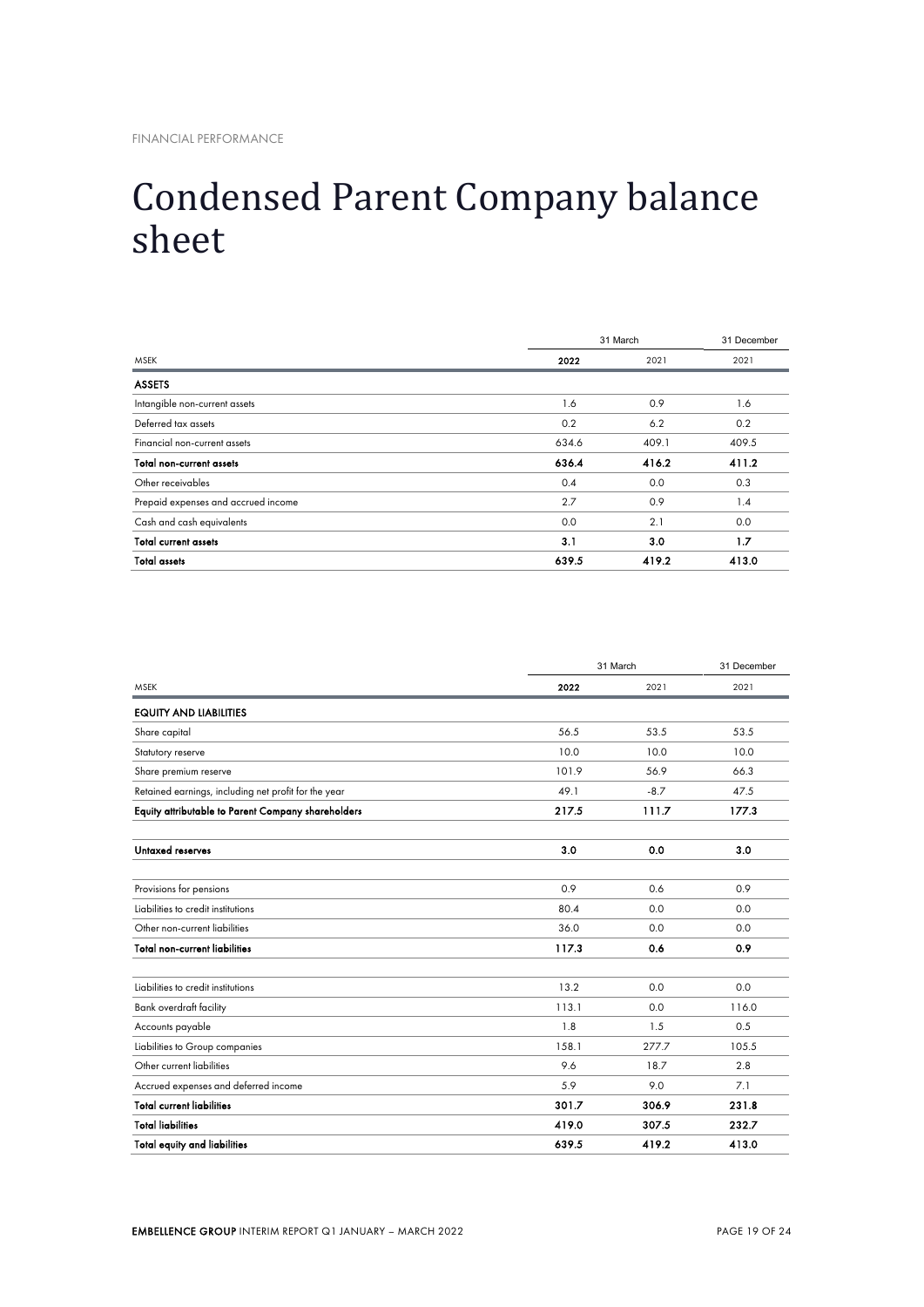# Quarterly overview

| <b>MSEK</b>           | Q2 2020 | Q3 2020 | Q4 2020 | Q1 2021 | Q2 2021 | Q3 2021 | Q4 2021 | Q1 2022 |
|-----------------------|---------|---------|---------|---------|---------|---------|---------|---------|
| Net sales             | 120.4   | 130.8   | 166.1   | 177.5   | 160.0   | 135.5   | 174.0   | 184.4   |
| Adjusted EBITA        | 16.7    | 21.4    | 30.0    | 28.2    | 22.9    | 18.4    | 30.4    | 32.8    |
| Adjusted EBITA margin | 4%      | 16%     | 18%     | 16%     | 14%     | 14%     | 17%     | 18%     |
| Share of premium, %   | 49%     | 51%     | 47%     | 52%     | 57%     | 57%     | 51%     | 57%     |

## Quarterly data per segment

| <b>MSEK</b>           | Q2 2020 | Q3 2020 | Q4 2020 | Q1 2021 | Q2 2021 | Q3 2021 | Q4 2021 | Q1 2022 |
|-----------------------|---------|---------|---------|---------|---------|---------|---------|---------|
| Net sales per segment |         |         |         |         |         |         |         |         |
| <b>Nordics</b>        | 63.9    | 64.6    | 93.0    | 98.3    | 75.4    | 64.0    | 90.6    | 88.4    |
| Europe                | 45.4    | 51.7    | 57.6    | 61.5    | 65.1    | 54.3    | 60.9    | 64.5    |
| Rest of World         | 11.1    | 14.5    | 15.5    | 17.7    | 19.5    | 17.2    | 22.5    | 31.5    |
| <b>TOTAL</b>          | 120.4   | 130.8   | 166.1   | 177.5   | 160.0   | 135.5   | 174.0   | 184.4   |

| <b>MSEK</b>                        | Q2 2020 | Q3 2020 | Q4 2020 | Q1 2021 | Q2 2021 | Q3 2021 | Q4 2021 | Q1 2022 |
|------------------------------------|---------|---------|---------|---------|---------|---------|---------|---------|
| Adjusted EBITA per segment         |         |         |         |         |         |         |         |         |
| Nordics                            | 12.8    | 7.9     | 18.1    | 16.7    | 9.5     | 7.7     | 18.8    | 14.8    |
| Europe                             | 2.6     | 11.0    | 8.9     | 9.4     | 11.5    | 8.3     | 8.5     | 13.5    |
| Rest of World                      | 1.3     | 2.4     | 3.0     | 2.1     | 1.9     | 2.3     | 3.1     | 4.6     |
| <b>Total adjusted EBITA</b>        | 16.7    | 21.3    | 30.0    | 28.2    | 22.9    | 18.3    | 30.3    | 32.8    |
| Items affecting comparability      |         |         |         | $-5.3$  | $-1.7$  | 0.0     | $-4.6$  | $-2.1$  |
| <b>EBITA</b>                       |         |         |         | 22.9    | 21.2    | 18.3    | 25.8    | 30.7    |
| Impairment of intangible<br>assets |         |         |         | $-1.8$  | $-1.9$  | $-2.0$  | $-2.2$  | $-2.9$  |
| <b>Total EBIT</b>                  |         |         |         | 21.1    | 19.3    | 16.3    | 23.6    | 27.8    |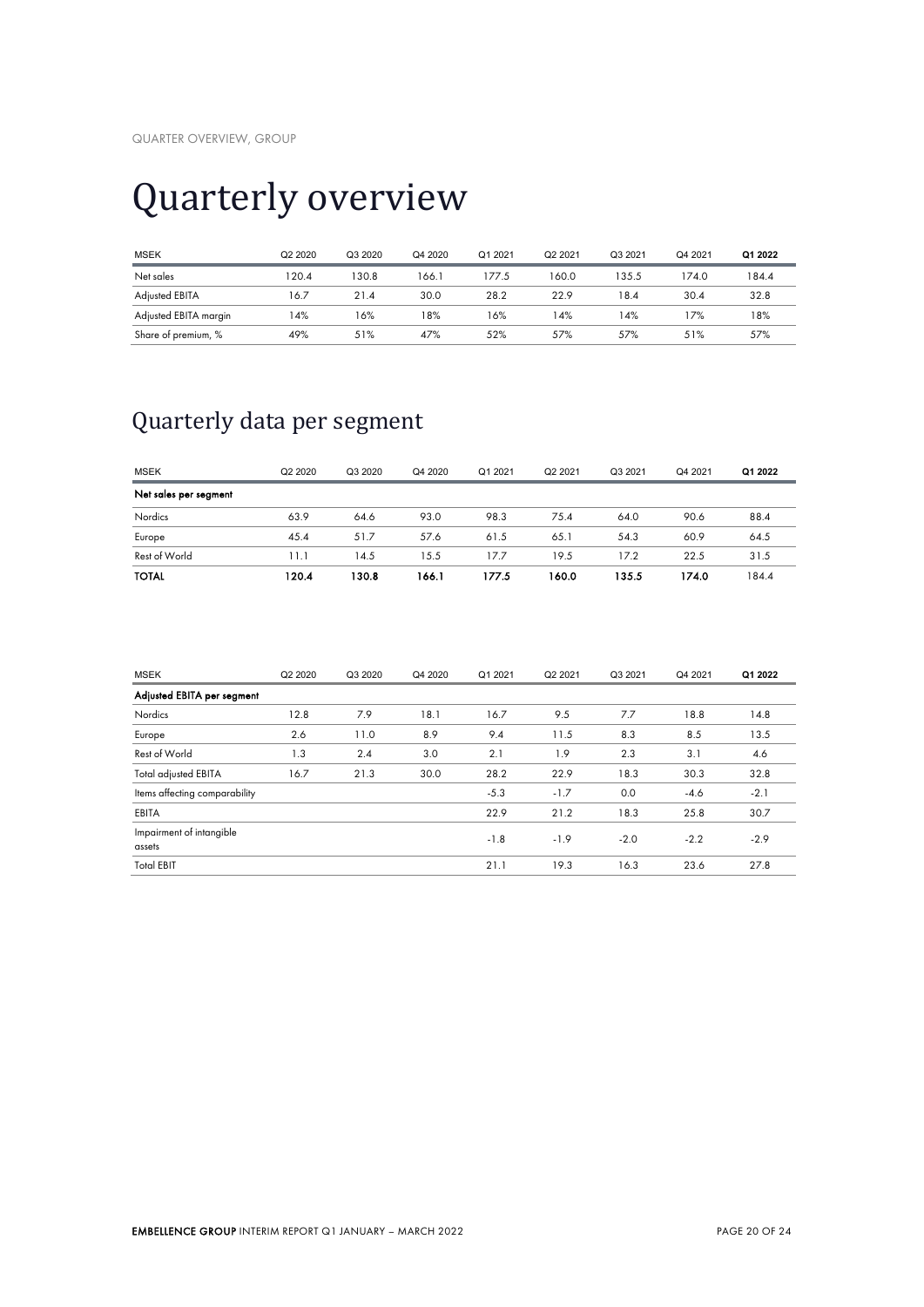# Notes

## Note 1 Earnings per share

| <b>SEK</b>                                                                                                                                                             | Jan-Mar 2022 | Jan-Mar 2021 | Full-year 2021 |
|------------------------------------------------------------------------------------------------------------------------------------------------------------------------|--------------|--------------|----------------|
| Net profit for the period                                                                                                                                              |              |              |                |
| Earnings per share before dilution (SEK)                                                                                                                               | 1.15         | 0.72         | 2.77           |
| Earnings per share after dilution (SEK)                                                                                                                                | 1.14         | 0.71         | 2.72           |
| Performance measures used in the calculation of earnings per share before<br>and after dilution (MSEK)                                                                 |              |              |                |
| Net profit for the period                                                                                                                                              | 24.8         | 15.4         | 59.3           |
| Profit above is attributable to Parent Company shareholders in its entirety.                                                                                           |              |              |                |
| Weighted average number of shares before and after dilution                                                                                                            |              |              |                |
| Before dilution<br>Weighted average number of ordinary shares for calculation of earnings per<br>share before dilution                                                 | 21,518,388   | 21,400,000   | 21,400,000     |
| Warrants<br>Adjustment for calculation of earnings per share after dilution attributable to<br>warrants                                                                | 180,648      | 384,726      | 381,785        |
| After dilution<br>Weighted average number of ordinary shares and potential ordinary shares<br>used as denominator for calculation of earnings per share after dilution | 21,699,036   | 21,784,726   | 21,781,785     |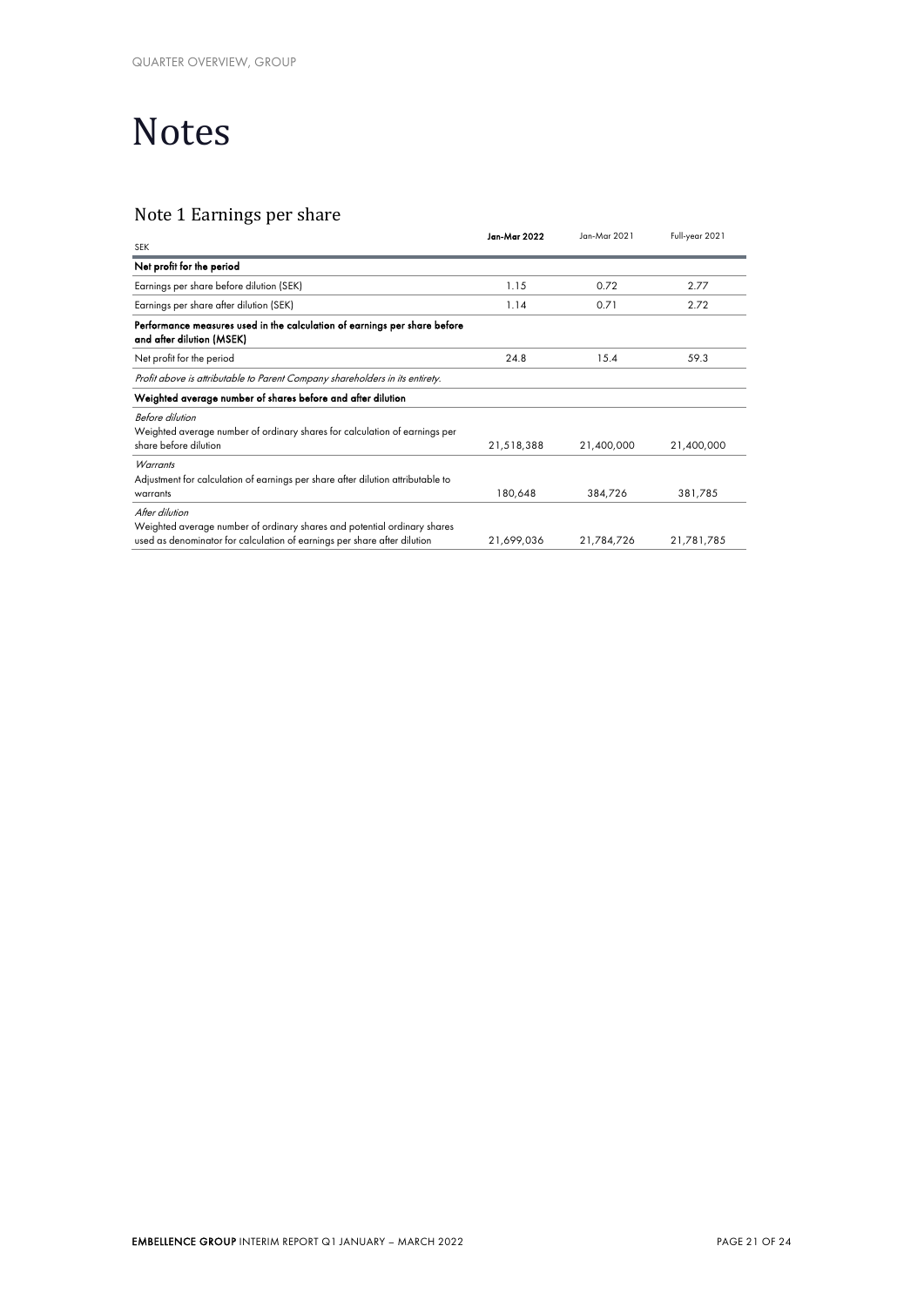## Note 2 Acquisition of Artscape Inc.

The US company Artscape Inc. was acquired on 4 March 2022. The acquisition proceeds amounted to MSEK 222.5. The cash flow effect of the acquisition was MSEK 142.3. On acquisition, the company had net cash/cash and cash equivalents of MSEK 3.9. Since the acquisition, the company has contributed MSEK 11.9 in net sales and MSEK 0.9 in profit after tax. If Artscape had been consolidated from 1 January 2022, the company would have contributed with of MSEK 32.2 in net sales and MSEK 1.9 in profit after tax.

| Purchase consideration Artscape Inc., MSEK: |       |
|---------------------------------------------|-------|
| Cash and cash equivalents                   | 146.2 |
| Promissory note                             | 20.9  |
| <b>Embellence shares</b>                    | 38.6  |
| Earnout                                     | 16.9  |
| Total payment for shares                    | 222.5 |

Recognised amounts of identifiable acquired assets and assumed liabilities in Artscape Inc., MSEK:

| <b>MSEK</b>                                           | Preliminary |
|-------------------------------------------------------|-------------|
| Cash and cash equivalents                             | 3.2         |
| Tangible non-current assets                           | 6.5         |
| Intangible non-current assets: Brands                 | 52.8        |
| Intangible non-current assets: Customer relationships | 45.5        |
| Intangible non-current assets: Other                  | 0.5         |
| Inventories                                           | 39.0        |
| Accounts receivable and other receivables             | 21.5        |
| Other receivables                                     | 1.2         |
| Accounts payable                                      | $-5.0$      |
| Deferred tax liabilities                              |             |
| Other liabilities                                     | $-9.6$      |
| Total identifiable net assets                         | 155.6       |
| Goodwill                                              | 67.0        |
| Total identifiable net assets                         | 222.5       |

The acquisition-related costs amounted to a total of MSEK 2.6, of which MSEK 0.4 in the first quarter of 2022. The fair value of the agreed-upon conditional purchase price, MSEK 16.9, was estimated by applying the income approach. Fair value is estimated based on an assumed EBITDA for Artscape Inc. The nominal value is estimated according to the fair value of the liability, since the discount effect is not significant. The earnout is based on a multiple of 6x the EBITDA for 2022 compared with the adjusted EBITDA for 2021. Based on the forecast for 2022, the earnout is estimated at MSEK 16.9. The fair value of accounts receivable amounted to MSEK 21.1, of which MSEK 0.5 were deemed uncertain.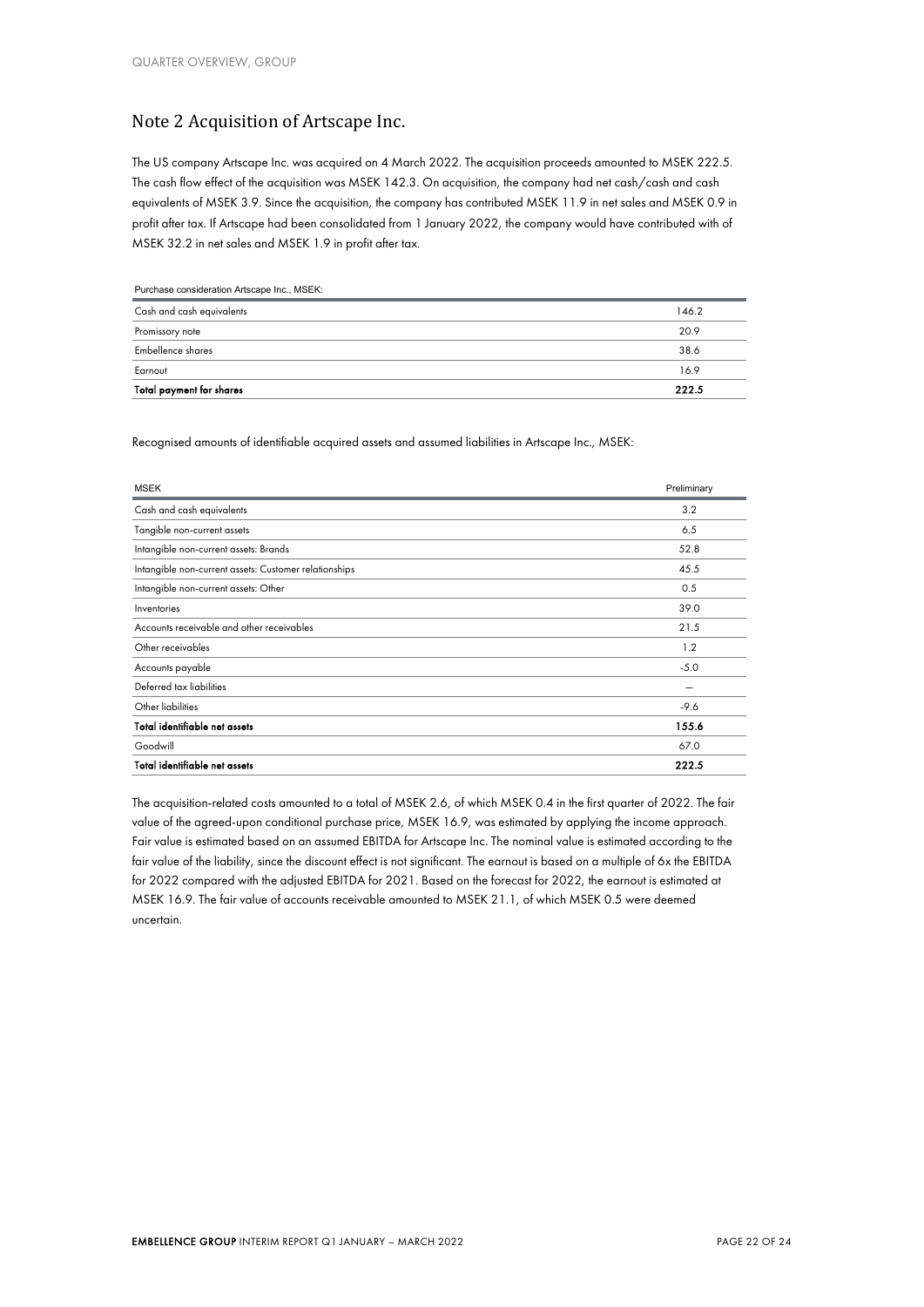# Definitions

### **Share of premium**

Net sales of premium products divided by total net sales.

## **Number of employees**

Total number of employees included on Embellence Group's payroll at the end of the period.

**Gross margin premium**  Gross profit from premium products divided by net sales of premium products.

### **Gross profit premium** Net sales less costs of goods sold for premium products.

### **EBITA**

(Earnings before interest, taxes and amortisation). Operating profit/loss before impairment of intangible assets.

**EBITA margin** EBITA divided by net sales.

## **EBITDA**

(Earnings before interest, taxes, depreciation and amortisation). Operating profit/loss before depreciation and amortisation.

### **Adjusted EBITA**

EBITA adjusted for items affecting comparability.

## **Adjusted EBITA margin**

Adjusted EBITA divided by net sales.

#### Items affecting comparability

Material costs that impact comparability of accounting periods. These items include, but are not limited to, restructuring costs, listing costs, acquisition costs and losses in connection with divestments of operations.

## **Net debt**

The sum of non-current interest-bearing liabilities, non-current lease liabilities, current interest-bearing liabilities, current leasing liabilities, liabilities and receivables against Group companies and bank overdraft minus cash and cash equivalents.

## **Net debt/EBITDA**

Net debt divided by EBITDA, rolling 12 months.

## **Net debt/EBITDA, exkl. IFRS16**

Net debt divided by EBITDA, rolling 12 months, excl. IFRS16 effects

### **Net sales currency effect**

Translation effects based on current exchange rates compared with exchange rates for the same period last year.

### **Net sales – organic growth**

Change in net sales after adjustments for net sales that have arisen from acquired or divested operations, in constant currencies.

## **Premium sales**

Wallpaper for which the end-consumer pays more than SEK 700 per roll. Comprising all of Pappelina's products.

### **Earnings per share in SEK**

Profit after tax divided by the normal number of shares.

### **Equity ratio**

Equity attributable to Parent Company shareholders as a percentage of total assets.